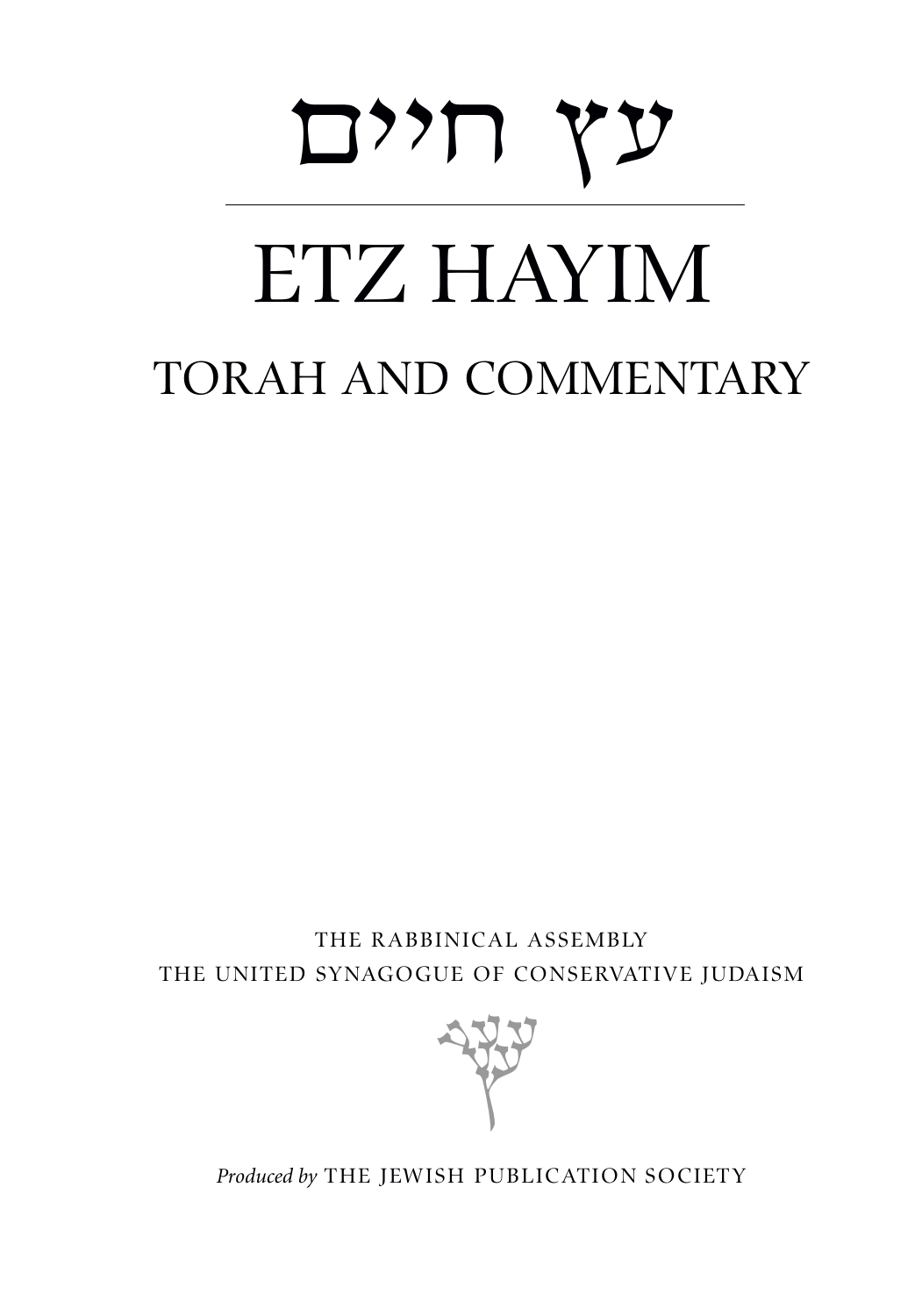*Copyright © 2001 by The Rabbinical Assembly* 

*Hebrew text, based on Biblia Hebraica Stuttgartensia, © 1999 by The Jewish Publication Society*

*English translation © 1985, 1999 by The Jewish Publication Society*

*First edition. All rights reserved*

*No part of this book may be reproduced or transmitted in any form or by any means, electronic or mechanical, including photocopy, recording, or any information storage or retrieval system, except for brief passages in connection with a critical review, without permission in writing from:*

> *The Rabbinical Assembly 3080 Broadway New York, NY 10027*

*Blessings for the Torah and haftarot have been adapted from*  Siddur Sim Shalom for Shabbat and Festivals, *© 2000 by The Rabbinical Assembly. Maps © by Oxford University Press, supplied by Oxford Cartographers. Used by permission of Oxford University Press. Illustrations of the tabernacle and its furnishings by Joe Sikora.*

> *Composition by VARDA Graphics, Skokie, Illinois Design by Adrianne Onderdonk Dudden Manufactured in the United States of America*

> > *09 10 10 9 8*

*Library of Congress Cataloging-in-Publication Data Bible. O.T. Pentateuch. Hebrew. 2001. Etz Hayim: Torah and commentary / senior editor, David L. Lieber; literary editor, Jules Harlow; sponsored by the Rabbinical Assembly and the United Synagogue of Conservative Judaism.*

*p. cm.*

*Text of the Pentateuch in Hebrew and English; commentary in English. Includes the haftarot and commentary on them, p'shat and d'rash commentaries, comments on Conservative halakhic practice, topical essays, and other material. Includes bibliographical references and index. ISBN-10: 0-8276-0712-1 ISBN-13: 978-0-8276-0712-5*

*1. Bible. O.T. Pentateuch—Commentaries. 2. Haftarot—Commentaries. 3. Bible. O.T. Pentateuch—Theology. 4. Conservative Judaism—Customs and practices. I. Lieber, David L. II. Harlow, Jules. III. United Synagogue of Conservative Judaism. IV. Rabbinical Assembly. V. Bible. O.T. Pentateuch. English. Jewish Publication Society. 2001. VI. Title.*

*BS1222 .L54 2001 222* .*1077—dc21* '

*2001029757*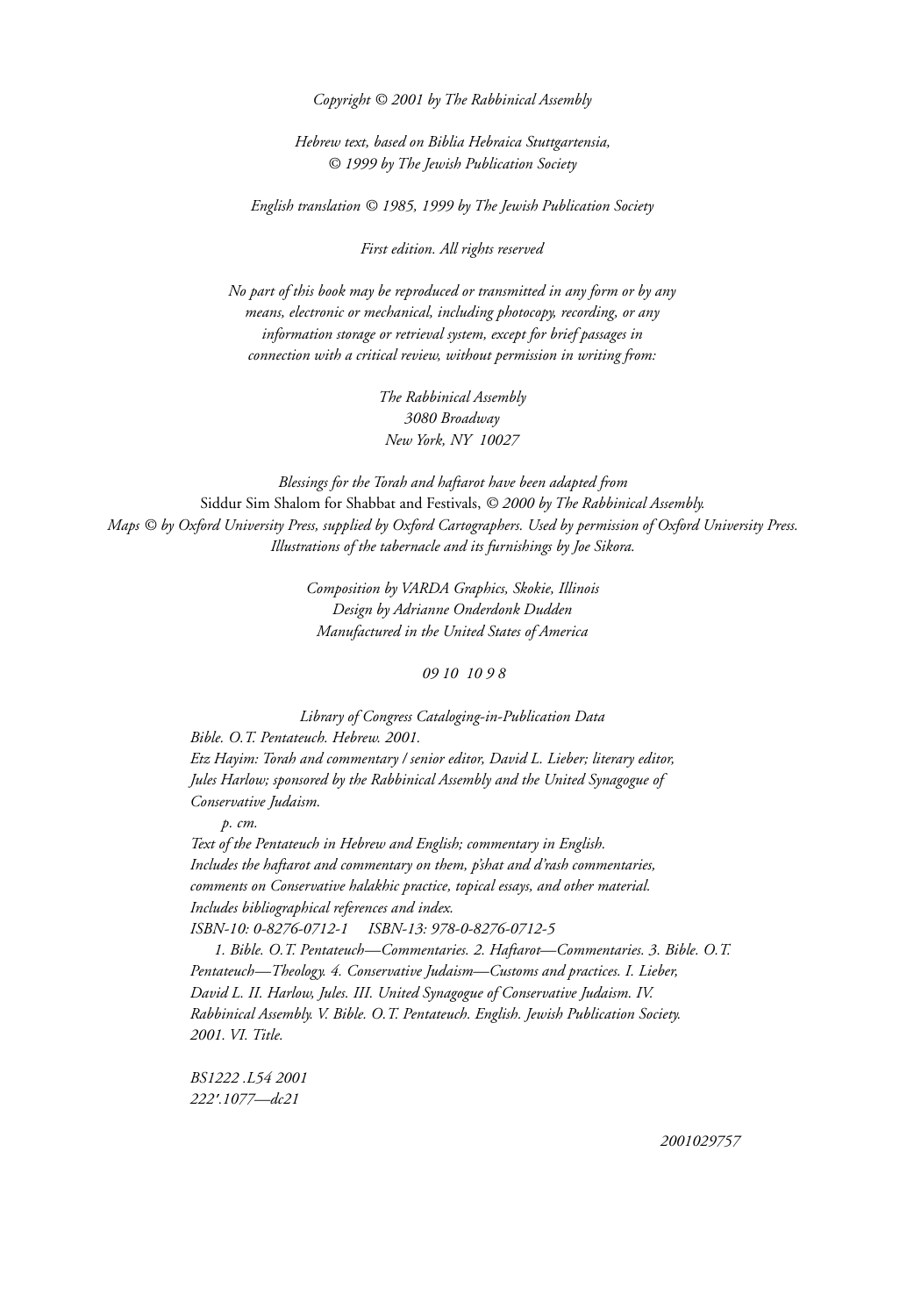# **B'MIDBAR**

יִיְדַבֵּר יְהוֶה אֶל־מֹשֶׁה בְּמִדְבַּר סִינַי  $\boldsymbol{\chi}$ בְּאָהֵל מוֹעֵד בְּאֵחָד לַחֹדֵשׁ הַשֵּׁנִי בַּשָּׁנָה הַשֶּׁנִית לִצְאתָם מָאָרֶץ מִצְרֵיִם לֵאמִר:

במדבר

The Generation of the Exodus: The Wilderness Camp  $(1:1-10:10)$ 

CENSUS IN THE WILDERNESS (1:1-54)

The march of the Israelites through the wilderness, from Mount Sinai to the Promised Land, will take them through hostile environments, both natural and human. To meet those dangers, the people must be organized into a military camp, which requires a census.

**1. first day** In ancient times, the first day of each month was a holiday that provided an op-

This fourth book of the Torah is known as "Numbers" in English, because of the census recorded in the opening chapter. In some Rabbinic texts it is called "The Book of the Census" (Seifer Ha-P'kudim). Its proper Hebrew designation, from its first significant word, is B'midbar (In the Wilderness of), and it describes a people wandering through a spiritual as well as a geographic wilderness.

What must it have been like to experience the transition from the grand events of Sinai and the Sea of Reeds to the daily routine of the wilderness? The answer might lead us to the lesson that life is lived, not so much in the grand moments as in uncelebrated ordinary times. In Numbers, the focus of leadership passes from the prophet Moses to the priest Aaron, perhaps because the prophet issues great demands from the mountaintop, whereas the priest is involved with the people in the complexities and routines of daily life.

Throughout this book, the Israelites, who had experienced the Exodus, the crossing of the sea, and the revelation at Sinai, are described as a petulant, complaining people, constantly trying the patience of God and of Moses. In Hirsch's words, *B'midbar* contrasts "the people of Israel as it actually is" to "the ideal to which it was summoned in Va-yikra."

The generation of the wilderness dies off in the course of the 38 years covered by this book. At its conclusion, a new generation of Israelites who had never known slavery, a generation for whom the revelation at Sinai was tradition portunity to bring the people together for important announcements.

wilderness Hebrew: midbar; it does not mean "desert." Although the scant rainfall in the Sinai cannot support agriculture, it can provide adequate pasturage for flocks.

The LORD spoke ... in the Tent of Meeting As Moses had been permitted to ascend to the

rather than personal experience, stands poised to enter the Promised Land.

#### **CHAPTER 1**

This first *parashah* deals mainly with two subjects: the census of Israelite adult males in preparation for the battles to reach and conquer the Promised Land, and the physical arrangement of the various tribes as they marched and as they camped.

1. in the Tent of Meeting "The LORD transferred the divine Presence from Sinai to the tabernacle, from a sanctuary established by God to one fashioned by the people Israel. The tabernacle was a portable Mount Sinai, the heavens transplanted and brought down to earth" (B. Jacob). The Israelites never felt lost in the wilderness because they were able to focus on the tabernacle at the center of their encampment.

The Jewish calendar arranges for these opening chapters of the Book of Numbers (which begin with God speaking to the people in the wilderness of Sinail to be read in most vears on the Shabbat before the festival that celebrates the giving of the Torah, Shavu.ot. According to the Sages, this should remind us that the Torah was given in a wilderness, a place accessible to all, a site that belonged to no one people, and that it was given to a people with no real property and few possessions. "One should be as open as a wilderness to receive the Torah" (BT Ned. 55a). It is intimidating to open oneself to the demands of God, to a new and morally de-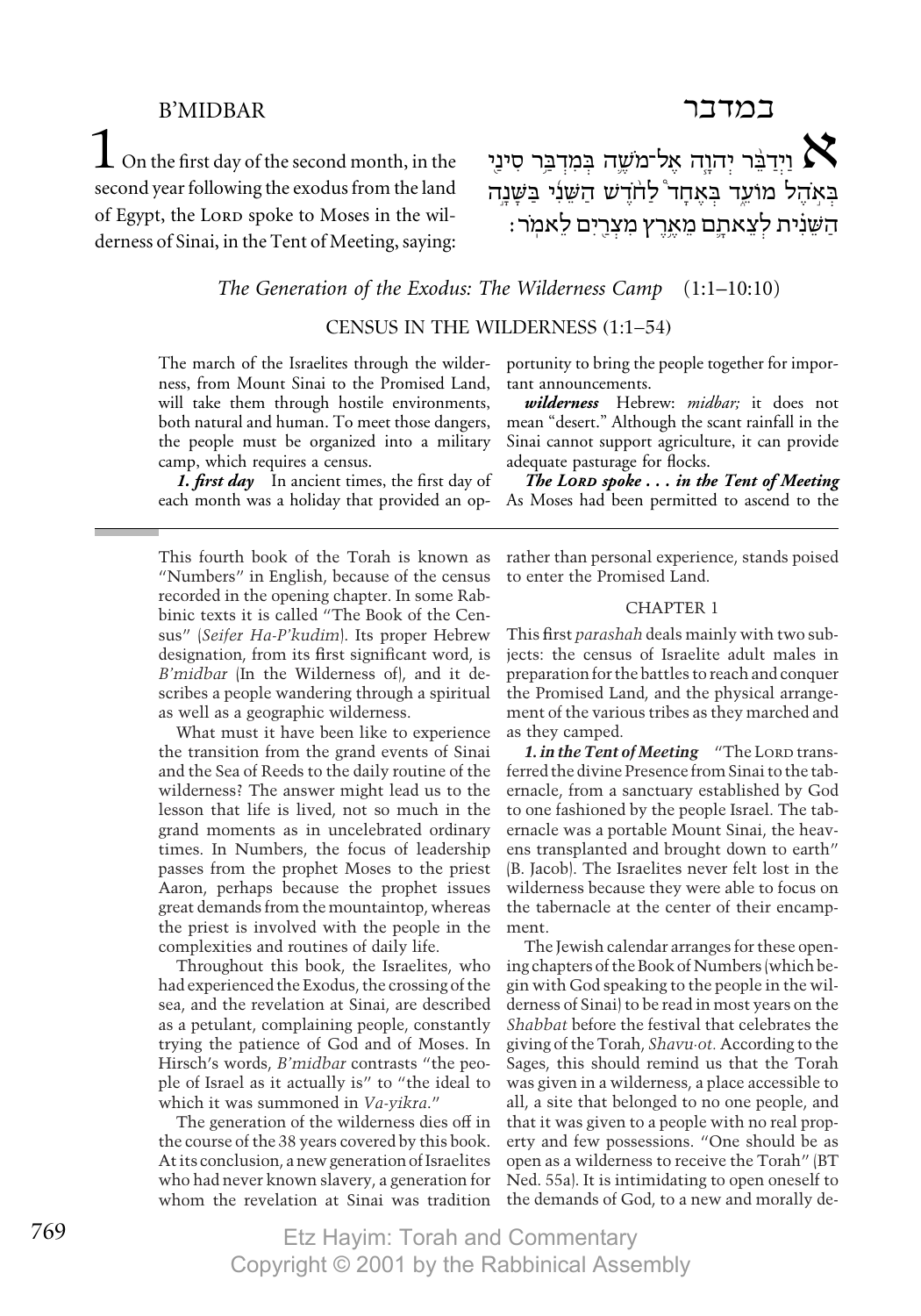2Take a census of the whole Israelite community by the clans of its ancestral houses, listing the names, every male, head by head. 3You and Aaron shall record them by their groups, from the age of twenty years up, all those in Israel who are able to bear arms. 4Associated with you shall be a man from each tribe, each one the head of his ancestral house.

5These are the names of the men who shall assist you:

6From Reuben, Elizur son of Shedeur.

Presence of God atop the mountain, so might he enter the Tent of Meeting—a Mount Sinai on earth, so to speak. The Lord's voice came from within, from between the two cherubim facing each other atop the Ark.

*2.* The census described here follows the procedures of censuses in other ancient Near Eastern cultures. It even uses the same terminology. The census was indispensable for military conscription and for any government levy on persons or property. From 10:11, it is clear that the census was completed in less than 20 days.

*3. twenty years up* The age of conscription in ancient Israel. No upper limit is given here.

manding way of life. The Torah portrays the people Israel as periodically wishing they were back in the predictable, morally undemanding servitude of Egypt. Yet Israel's willingness to accept the Torah, to be "as open as a wilderness" to let the Torah's morality fill the moral vacuum in the lives of former slaves, was the essential first step in God's remaking the world. For the first time, God's world will contain a model people, guided by the Torah to live a God-oriented life.

The wilderness, untouched by human settlement, offered a contrast to Egypt, which was dominated by monuments fashioned by human hands. Thus it was a fitting stage for God's being proclaimed sovereign of the world. We may even see a parallel between the revelation at Sinai (when God imposed moral order in the midst of a wilderness) and the creation of the world (when God imposed natural order on chaos).

*2. Take a census* Literally, "lift the head." This prompted the comment, "Let the Israelעֹאוּ אַת־רֹאשׂ בַּל־עֲדַת בִּנֵי־יִשְׂרָאֵל  $\mu$ לִמְשִׁפִּחֹתֵם לִבֱית אֲבֹתַם בְּמִסְפֵּר שֵׁמֹוֹת בַּל־זַכֵר לְגִלְגִּלֹתֵם: ≀ּמִבֶּן עֵשְׂרֵים שַׁנַה וַמַעלה כָּל־יֹצֵא צָבָא בִּיִשְׂרָאֱל תִּפִקְדוּ  $\lambda$ אֹתֵם לִצְבְאֹתֶם אֲתֵּה וְאֲהָרֹן: 4 וְאִתְּכֵם ֿיְהִיוּ אַישׁ אַישׁ לַמֲטֵה אֵישׁ רֹאשׁ לִבֵית־ : אֲבֹתַיו הוּא

י ואַלֵּה שִׁמוֹת הַאֲנַשִּׁים אַשֶר יַעֲמִדוּ ₹ אתּכם

: לִרְאוּבֵ<sup>י</sup>ן אֱלִיצְוּר בֶּן־שָׁדֵיאִוּר

*able to bear arms* The previous statement with no age limit is now qualified.

*5–15.* Tribal lists throughout the Bible may vary in the names and the order of the tribes, but they share in common the concern for preserving the number 12. These lists can be divided roughly into two groups: those that include the tribe of Levi and those that omit it. All the tribal lists in Numbers fall into the latter category, because the tribe of Levi was exempt from military conscription.

*These are the names* The census supervisors, mandatory according to verse 4, are named by God.

ites hold their heads high in pride as they contemplate who their ancestors were" (Menahem<br>Nahum of Chernobyl). Although the purpose of<br>the census was purely functional, mustering the Israelites for battle, the Midrash uncovers another dimension to it, by comparing God to a person who had a store of precious jewels. From time to time, this individual would take out the jewels and count them to take pleasure in their beauty and to be reassured that they were all safely there (Num. R. 4:2). For Ramban, the census testifies to the miracle of Israel's survival and increase despite the efforts of Pharaoh and Amalek and the rigors of the wilderness journey. He points to the enduring lesson of Jewishhistory:Wehavenotsuccumbedinspite of devastating losses and persecution. Levi Yitzhak of Berdichev connects the final total of  $603,550$  Israelites (v. 46)to a tradition that there are 603,550 letters in the Torah. Just as the absence of one letter renders a Torah scroll unfit for use, the loss of even one Jew prevents Israel from fulfilling its divine mission.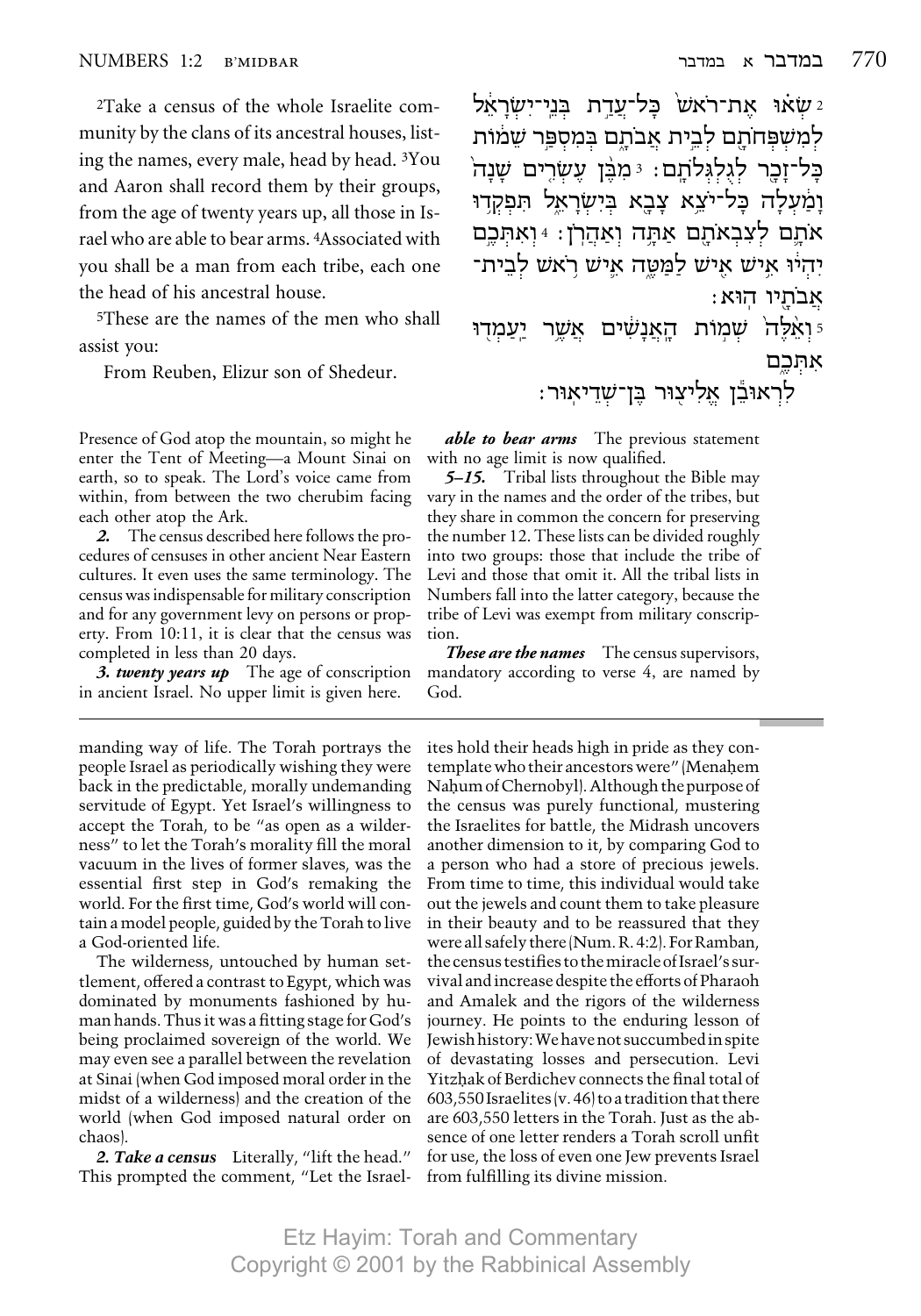6From Simeon, Shelumiel son of Zurishaddai.

7From Judah, Nahshon son of Amminadab. 8From Issachar, Nethanel son of Zuar. 9From Zebulun, Eliab son of Helon. 10From the sons of Joseph:

from Ephraim, Elishama son of Ammihud; from Manasseh, Gamaliel son of Pedahzur. 11From Benjamin, Abidan son of Gideoni. 12From Dan, Ahiezer son of Ammishaddai. 13From Asher, Pagiel son of Ochran.

14From Gad, Eliasaph son of Deuel.

15From Naphtali, Ahira son of Enan. 16Those are the elected of the assembly, the chieftains of their ancestral tribes: they are the heads of the contingents of Israel.

17So Moses and Aaron took those men, who were designated by name, 18and on the first day of the second month they convoked the whole community, who were registered by the clans of their ancestral houses—the names of those aged twenty years and over being listed head by head. <sup>19</sup>As the LORD had commanded Moses, so he recorded them in the wilderness of Sinai.

20They totaled as follows:

The descendants of Reuben, Israel's firstborn, the registration of the clans of their ancestral house, as listed by name, head by head, all males aged twenty years and over, all who were able to bear arms—21those enrolled from the tribe of Reuben:  $46,500$ .

22Of the descendants of Simeon, the registration of the clans of their ancestral house, their enrollment as listed by name, head by head, all males aged twenty years and over, all who were able to bear arms—23those enrolled from the tribe of Simeon:  $59,300$ .

> *18. and on the first day* The date of verse 1 is repeated to emphasize that the census was begun on the very day it was commanded.

> *were registered* Hebrew: *va-yityaldu;* literally, "declared their lineage," according to their

∶**לשמעון שלמיאל בו־צוריש**די∂ ∶ לֵיהוּדִּה נַחְשִׁוֹן בֵּן־עַמִינַדֵב ? : לִישַׁשכֹר נְתַנְאֵל בֵּן־צוּעֲר <sub>?</sub> : לִזְבוּלֶן אֱלִיאָב בֶּן־חֵלְןֹ 10 לבני יוֹסה לאפרֿים אלישַמַע בֶּן־עַמִּיהִוּד לִמְנַשֶּׁה גַּמְלִיאֵל בֵּן־פִּדָהצוּר: : לִבְנִיַמְן אֲבִידֵן בֵּן־גִּדְעֹנֵי נו לַדַן אַחִיעֵוֵר בֵּן־עַמְישַׁדֵי: נו לְאַשֶּׂר פַּגְעִיאֵל בֵּן־עַכְרֵן: וּ לְגֶד אֵלִיַסֵף בֵּן־דִּעוּאַל: נ: לְנָׁפִהַלִלי אַחִירֵע בֵּן־עֵינֵן

י אֱלֱה קריאי קרוּאֱי הַעֲדָה נִשְׂיאֵי מַטְוֹת§ : אֲבוֹתֵם רַאשֵׁי אַלְפֵי יִשְׂרָאֵל הֵם

‰l‡‰ ÌÈL‡‰ ˙‡ Ô¯‰‡Â ‰LÓ ÁwiÂ©¦© <sup>17</sup> <sup>¬</sup> ¤ <sup>½</sup> µ¥¨£¨¦´¨¥ <sup>Ÿ</sup> ¤−§©£® <sup>Ÿ</sup> אשר נקבוּ בּשׁמוֹת: 18 ואת כּל־העדוד הקהילוּ באחד<sup>י</sup> לחדש השני ויתילדוּ עַל־מִשִׁפִּחֹתֵם לִבֱית אֲבֹתֵם בִּמִסְפֵּר שֲמֹוֹת מִבֵּׄן עֲשׂרֵים שַׁנַה וַמַעָלַה לגלגלתם : 19 באשר צוּה יהוה את־מֹשה וֵיִּפְקָדֵם בְּמְדְבֵּר סִינָי: פ

<sub>שני 2</sub>0 יִיּהְיִי בְנֵי־רְאוּבֵן בְּבִי יִשְׂרָאֵל תּוּלְדֹתָם למשפחתם לבית אֲבתם במספר שמות` לִגְלִגְּלוֹתָׁם כַּל־זַבָּׁר מִבֶּן עֵשְׂרֵים שַׁנַה וַמַעִלַה כִּל יֹצֵא צָבָא: 12 פִּקְדֵיהֵם לִמַטֵּה רֹאוּבֵן שִׁשֵׁה וְאַרִבַּעֵים אֵלֵף וַחֲמֵשׁ מאות: פ<sup>22</sup> לבני שמעון תולדתם למשפחׂתם לבית אבׂתם פּקדֹיו בּמספּר ֹשֻמוֹת לִגְלְגִּלֹתֵׁם כַּל־זַכָּר מִבֶּן עֲשָׂרֵים עֲנָה נִמַּׁעִלַה כֹּל יֹצֵא צָבֵא: 23 פִּקְדֵיהֵם לִמַטֱה שִׁמִעָוֹן תִּשְׁעֲה וַחֲמִשֵּׁים אֱלֵף

households and clans (Onk., Targ. Jon.).

*20. Israel's first-born* Reuben's title is given to account for the fact that he heads the list even though Judah is to lead the march (see 1 Chron. 5:1–2).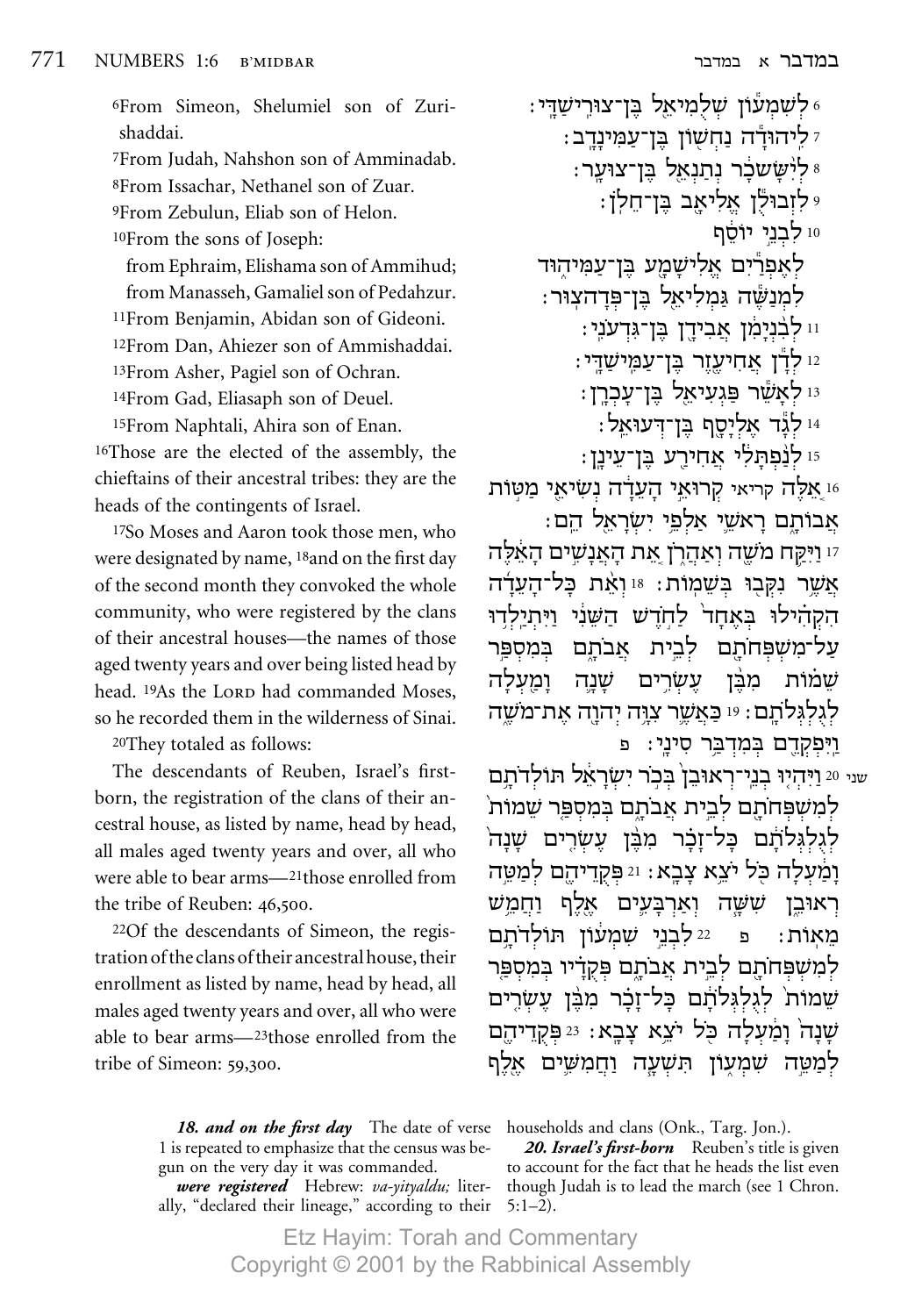24Of the descendants of Gad, the registration of the clans of their ancestral house, as listed by name, aged twenty years and over, all who were able to bear arms—25those enrolled from the tribe of Gad: 45,650.

26Of the descendants of Judah, the registration of the clans of their ancestral house, as listed by name, aged twenty years and over, all who were able to bear arms—27those enrolled from the tribe of Judah: 74,600.

28Of the descendants of Issachar, the registration of the clans of their ancestral house, as listed by name, aged twenty years and over, all who were able to bear arms—29those enrolled from the tribe of Issachar: 54,400.

30Of the descendants of Zebulun, the registration of the clans of their ancestral house, as listed by name, aged twenty years and over, all who were able to bear arms—31those enrolled from the tribe of Zebulun: 57,400.

32Of the descendants of Joseph:

Of the descendants of Ephraim, the registration of the clans of their ancestral house, as listed by name, aged twenty years and over, all who were able to bear arms—33those enrolled from the tribe of Ephraim: 40,500.

34Of the descendants of Manasseh, the registration of the clans of their ancestral house, as listed by name, aged twenty years and over, all who were able to bear arms—35those enrolled from the tribe of Manasseh: 32,200.

36Of the descendants of Benjamin, the registration of the clans of their ancestral house, as listed by name, aged twenty years and over, all who were able to bear arms—37those enrolled from the tribe of Benjamin: 35,400.

38Of the descendants of Dan, the registration of the clans of their ancestral house, as listed by name, aged twenty years and over, all who were able to bear arms—39those enrolled from the tribe of Dan: 62,700.

וּשָׁלִשׁ מֵאִוֹת: פּ<sup>24 לַ</sup>בְנֵי גָד תּוֹלְדֹתַם למשפחׂתם לבית אבׂתם בּמספּר שׁמוֹת : מִבֵּ֫ן עֵשְׂרֵים שַׁנַה וַמַּעִלַּה כִּל יֹצֵא צַבֵא ≧≅פֵּקְדִיהֵם לְמַטֱה גֵד חֲמִשֵּׁה וְאַרִבַּעִים אַלֵף וִשֵׁשׁ מֵאוֹת וַחֲמִשִׁים: פּ42לְבְנֵי יהוּדׄה תּוֹלדֹתם למשׁפּחֹתם לבית  $\lambda$ אֲבֹתֶם בִּמְסִפֵּר שֵׁמֹת מְבֵּׁן עֵשְׂרֵים שַׁנַה נִמַׂעִלַה כִּל יֹצֵא צָבָא: 27 פִקְדֵיהֵם לְמַשֵּׁה יִהוּדֶה אַרִבָּעֲה וִשׁבִעֵים אַלף וש<sub>ָ</sub>ש מֵאִוֹת: פּ<sup>28</sup> לִבְנֵי יִשַּׂשכָר תּוֹלְדֹתַם <u>למשפחתם לבית אבתם במספר שמת</u> מִבֵּٰן עֵשְׂרֵים שַׁנָה וַמַּעִלַה כִּל יֹצֵא צַבֵא: 29 פִּקְדֵיהֵם לִמַטֱה יִשַׂשכֵר אַרִבַּעֲה וחמשׁים אלף וארבע מאוׂת∶ פ <u>ני לבני זבולן תולדתם למשפחתם לבית 30</u> אֲבֹתֵם בִּמְסָפֵּר שָׁמֹת מִבֶּן עֲשָׂרֵים שַׁנַה וַמַּעִלַה כֹּל יֹצֵא צָבֵא∶ וּ≀ּפִקְדֵיהֵם לִמַטֱה ֿוְבוּלֶן שִׁבְעֲה וַחֲמִשֵּׁים אֱלֶף וְאַרִבֵּע מִאוֹת: פּ 32לִבְנֵי יוֹסֵף לִבְנֵי אֲפִרַיִם הולדתם למשפחתם לבית אבתם  $\,$ במספּר שׁמֹת מבּון עשׂרים שנה $\,$  ומעלה כֹּל יֹצֵא צָבֵא: 33 פִּקְדֵיהֵם לְמַשֵּׁה אֵפְרֵיִם אַרִבַּעֵים אֵלֵף וַחֲמֵשׁ מֵאִוֹת: פִּי⊭?לִּבְנֵי מִנַשֶּׁה תּוֹלִדֹתֵם לִמְשִׁפִּחֹתֵם לִבֱית אבׂתם במספּר שמות מבן עשרים עֻׁנַה נַמַעלַה כֹּל יֹצֵא צַבֵא: 35 פִקְדֵיהֵם לִמַטֱה מִנַשֵּׁה שִׁנֵיִם וּשׁלשֵׁים אלף וּמַאתֵיִם: פּ<sup>56 ל</sup>ָבְנֵי בְנִיַּמְן תּוֹלִדֹתַם <u>למשִׁפּחֹתֵם לְבֵית אֲבֹתֵם בִּמְסְפֵּר שֶׁמֹת</u> ֿמְבֵּ֫ן עֵשְׂרֵים שַׁנַה וַמַּעְלַה כִּל יֹצֵא צַבֵא <sup>37</sup> פִּקְדֵיהֵם לִמַטֱה בְנִיַמֵן חֲמִשֵּׁה וּשָׁלֹשֵׁים אלף וארבע מאות: פּ 38לבני דו הּוֹלִדֹּתַם לִמְשִׁפִּחֹתֵם לִבֵית אֲבֹתֵם בִּמְסִפֵּר שֵׁמֹת מִבֵּ֫ן עֵשְׂרֵים שַׁנָה וַמַּעִלַה כֹּל יֹצֵא צָבָא : 39 פִּקְדֵיהֵם לִמַטֵּה דֵן שָׁנַיֵם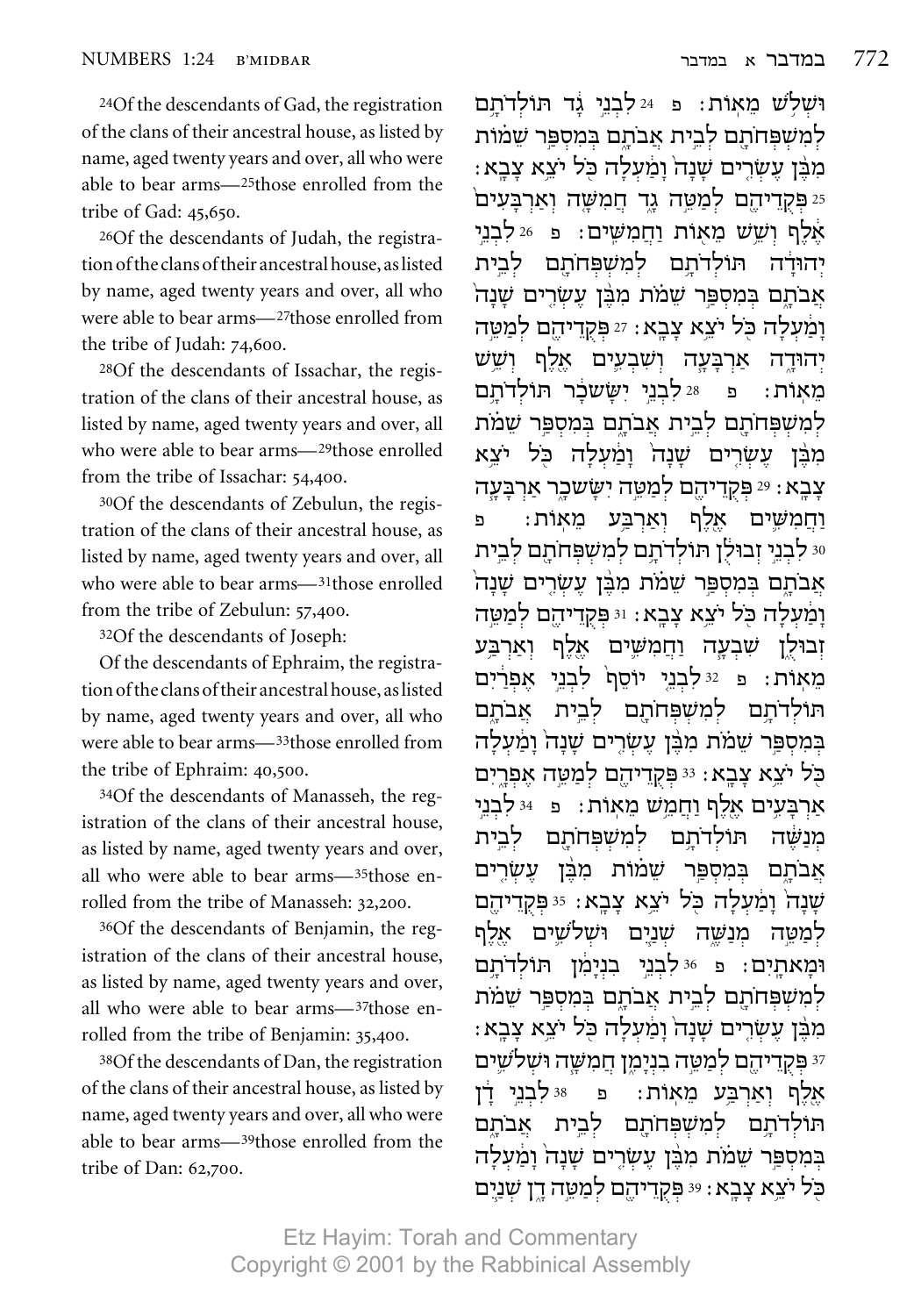40Of the descendants of Asher, the registration of the clans of their ancestral house, as listed by name, aged twenty years and over, all who were able to bear arms—41those enrolled from the tribe of Asher:  $41,500$ .

 $42[Of]$  the descendants of Naphtali, the registration of the clans of their ancestral house as listed by name, aged twenty years and over, all who were able to bear arms—43those enrolled from the tribe of Naphtali:  $53,400$ .

44Those are the enrollments recorded by Moses and Aaron and by the chieftains of Israel, who were twelve in number, one man to each ancestral house. 45All the Israelites, aged twenty years and over, enrolled by ancestral houses, all those in Israel who were able to bear arms—46all who were enrolled came to  $603,550$ .

47The Levites, however, were not recorded among them by their ancestral tribe. 48For the LORD had spoken to Moses, saying: 49Do not on any account enroll the tribe of Levi or take a census of them with the Israelites. 50You shall put the Levites in charge of the Tabernacle of the Pact, all its furnishings, and everything that pertains to it: they shall carry the Tabernacle and all its furnishings, and they shall tend it; and they

> *46. 603,550* This figure is identical to that obtained by an earlier census of Israelite men over 20, taken during the 1st year in the wilderness (Exod. 30:12–16, 38:26). Another census taken in the 40th year netted a total of 601,730 (Num. 26:51). These figures presuppose a population of more than 2 million supporting itself for 40 years in the Sinai peninsula. The numbers are impossibly large. Some say that they reflect King David's census (see 2 Sam. 24). Others suggest that *"elef "* here does not mean "1,000" but a military unit averaging 5 or 6 men. The number would then be "600 units [totaling] 3,550 men."

ושׁשים אלף וּשׁבע מאות: פּ04לבני <u>אש</u>ׁר תּוֹלדֹתם למשפּחתם לבית אבתם בִּמְסִפֵּר שֵׁמֹת מִבֵּ֫ן עֵשְׂרֵים שַׁנַה וַמַּעְלַה כֹּל יֹצֵא צַבֵא: 41 פִּקְדֵיהֵם לְמַשֵּׁה אֲשֵׁר אחד וארבעים אלף וחמש מאות∶ פ ˙È·Ï Ì˙ÁtLÓÏ Ì˙"ÏBz ÈÏzÙ Èa ¨−§¥´ <sup>Ÿ</sup> ¨¬§¦§§ <sup>Ÿ</sup> § <sup>½</sup> §¥´©§¨¦ <sup>42</sup>  $\mathrm{K}$ אבׂתם בּמספּר שׁמֹת מבּוֹ עשׂרים שנה ומׄעלַה כּל יֹצֵא צַבַא: 43 פִקְדֵיהֱם לִמַטֱה נפתּלי שׁלשה וחמשים אלף וארבע מאוֹת: פ

 $\check{\gamma}$ אַלֱה הַפִּקְדִים אֲשֶׁר פַּקֲד מֹשֵׁה וְאַהֲרֹן -וּנְשִׂיאֵי יִשְׂרַאֵל שָׁנֵים עֲשֵׂר אִישׁ אַיש אֵחֲד לִבֵית־אֲבֹתֵיו הַיִוּ: 45 וַיֵּהִיֵוּ כַּל־ פִּקוּדֵי בְנֵי־יִשׂרַאֵל לִבֵית אַבֹתַם מִבֵּן עשׂרים שׁנה ומׄעלה כּל־יֹצא צבא בישראל: 46 ויּהיוּ` בַּל־הַפִּקְדִים שֵׁשׁ־ ֿמֵאוֹת אֵלֵף וּשִׁלִשֵׁת אֲלַפֵּים וַחֲמֵשׁ מֵאוֹת  $:$ וחמשים

יּהַלְוִיֵּם לְמַטֱה אֲבֹתַם לִא הַתִּפּקדוּ " בְּתוֹכֵם: פּ 48וַיִדַבֵּר יִהוַה אַל־מֹשֵׁה לַאמֹר: 49 אַרְ אַת־מַטֱה לֵוִי לִא תִפְקֹד : ואת־ראשם לא תשא בתוך בני ישראל ואת הפקד את־הלוים על־משכו  $^{50}$ ֿהַעֲדָ֫ת וְעֲל כַּל־מֵ<sup>ׂ</sup>יֹוּ יִעֲל כַּל־אֲשֶׁר־לוֹ הֵמֵה יִשְׂאוּ אַת־הַמִּשְׁבַּן וְאֵת־כַּל־כַלַיוּ :יהֵם יִשַׁרִתְהוּ וְסָבֵיב לַמְּשָׁכֵּן יַחֲנִוּ

# **DUTIES OF THE LEVITES** (vv. 47–54)

This summary of the Levites' encampment and guard duties for the sanctuary anticipates the details in chapters 3–4.

*48. had spoken* Hebrew: *va-y'dabber,* usually "spoke." But the order not to count the Levites must have been given before Moses took the census.

*50. You* Literally, "But you." The Levites are assigned to the tabernacle instead of serving in the regular militia.

*tend it* By guarding it.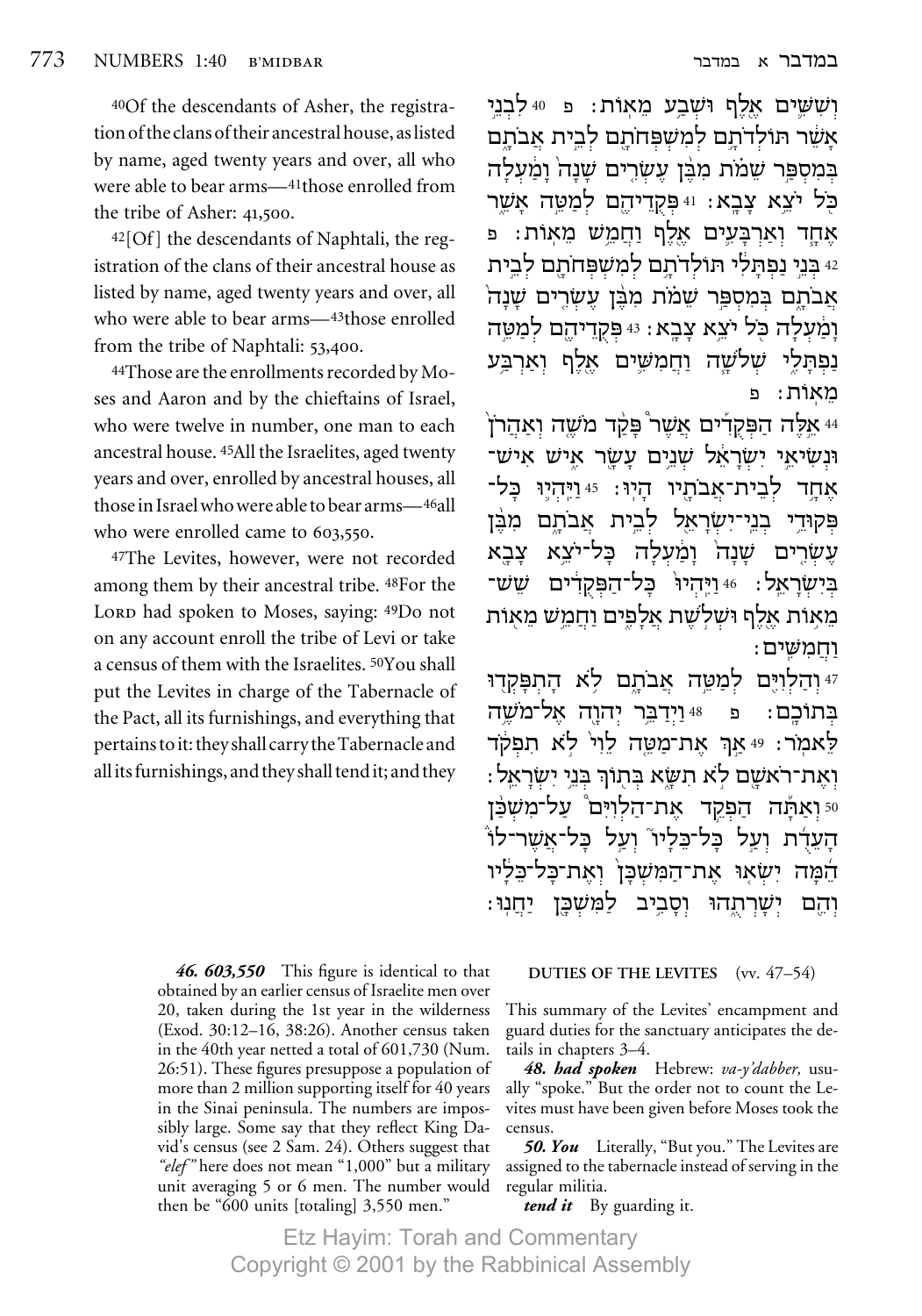ּוֹשַׁמרוּ

ּהַעֲדוּת

וּ וּבְנְסָעַ הַמְּשָׁבֵּן יוֹרֵידוּ אֹתוֹ הַלְוְיֹּם

וּבַחֲנֹת הַמִּשְׁבַּן יַקִימוּ אֹתוֹ הַלְוְיֵּם וְהָזֵר

הַקַּרֵב יוּמַת: 52 וְחַנְוּ בְּנֵי יְשְׂרָאֵל אֵישׁ

על־מחנהוּ ואיש על־דגלו לעבאתם:

<sup>53</sup> והלוים יחנו סביב<sup>י</sup> למשכן העדת

54 ויעשו בני ישראל ככל אשר צוה יהוה

לעקרן אישי אל־משָה וְאֱל־אַהֲרָן wישישי

לַאמר: 2אֵישׁ עַל־דְּגִלְוּ בְאֹתֹת לְבֵית

את־משמרת

ולא־יהיה קצף על־עדת בני

הלויּם

אַת־מֹשֵׁה כֵּן עַשׂוּ: פ

shall camp around the Tabernacle.<sup>51</sup>When the Tabernacle is to set out, the Levites shall take it down, and when the Tabernacle is to be pitched, the Levites shall set it up; any outsider who encroaches shall be put to death. <sup>52</sup>The Israelites shall encamp troop by troop, each man with his division and each under his standard. 53The Levites, however, shall camp around the Tabernacle of the Pact, that wrath may not strike the Israelite community; the Levites shall stand guard around the Tabernacle of the Pact.

<sup>54</sup>The Israelites did accordingly; just as the LORD had commanded Moses, so they did.

 $\angle$  The LORD spoke to Moses and Aaron, saying: <sup>2</sup>The Israelites shall camp each with his standard, under the banners of their ancestral

51. take it down Dismantle it. case any Israelite not in the tribe of Levi.

53. shall stand guard around the Tabernacle outsider An unauthorized person, in this Effective guard duty will prevent the outbreak of God's wrath.

### THE ARRANGEMENT OF THE CAMP (2:1-34)

משכּו

The men in the military are deployed to defend around the tabernacle, each under its chieftain. the camp when it is at rest.

**ORDER OF THE TRIBES** (vv. 1-31) The tribes are ordered in military divisions

52. encamp troop by troop Many commentators note the details here of tribal encampments as a way of emphasizing the need for order and organization in achieving a spiritual life. Simhah Zissel Ziv writes, "A person disorderly in behavior is also confused in thought, incapable of stable, consistent work."

53. that wrath may not strike The Israelites are warned repeatedly that the awesome holiness of God can be destructive (see the story of Nadab and Abihu in Lev. 10:1-2; also Num. 3:10 and elsewhere). God is like a fire, capable of warming and comforting, but capable of burning as well.

#### **CHAPTER 2**

The key to the physical deployment of the Israelites as they camped and as they marched and the community (the Tent of Meeting).

2. standard Hebrew: degel; by extension, it refers to an army division or a tribal military unit. **banners** Hebrew: otot. Each ancestral house had its own, displayed by smaller military units.

was the setting of the Ark at the center of the camp. Every individual Israelite was located in relation to the Ark and the tabernacle. The tabernacle was the first thing one saw on leaving home and the first thing one looked for on returning home. Gradually, this physical centrality must have led to the Ark's gaining a central place in the Israelite soul.

A tradition has it that the tribe of Judah, situated at the eastern edge of the camp, marched backward when the Israelites broke camp and traveled eastward, to avoid turning their backs on the Ark. Thus they found their path to the future by orienting themselves to their past.

2. each with his standard A person's identity consists of three elements: the self (the standard), the family (the ancestral banners),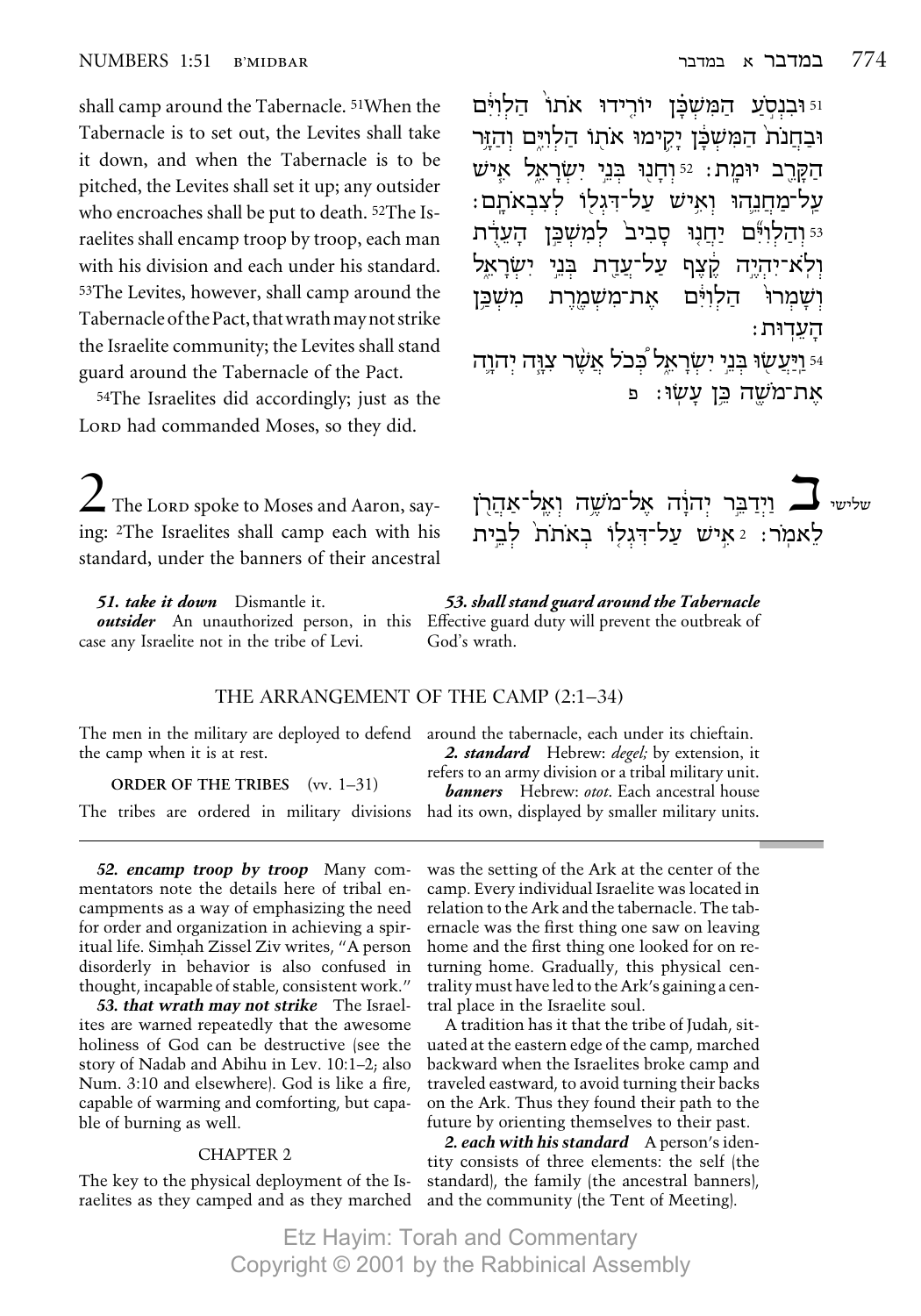house; they shall camp around the Tent of Meeting at a distance.

<sup>3</sup>Camped on the front, or east side: the standard of the division of Judah, troop by troop.

Chieftain of the Judites: Nahshon son of Amminadab. <sup>4</sup>His troop, as enrolled: 74,600. <sup>5</sup>Camping next to it:

The tribe of Issachar.

Chieftain of the Issacharites: Nethanel son of Zuar. <sup>6</sup>His troop, as enrolled: 54,400.

<sup>7</sup>The tribe of Zebulun.

Chieftain of the Zebulunites: Eliab son of Helon. <sup>8</sup>His troop, as enrolled: 57,400.

<sup>9</sup>The total enrolled in the division of Judah: 186,400, for all troops. These shall march first.

<sup>10</sup>On the south: the standard of the division of Reuben, troop by troop.

Chieftain of the Reubenites: Elizur son of Shedeur. <sup>11</sup>His troop, as enrolled: 46,500.

<sup>12</sup>Camping next to it:

The tribe of Simeon.

Chieftain of the Simeonites: Shelumiel son of Zurishaddai

<sup>13</sup>His troop, as enrolled: 59,300.

<sup>14</sup>And the tribe of Gad.

Chieftain of the Gadites: Eliasaph son of Reuel. 15His troop, as enrolled: 45,650.

<sup>16</sup>The total enrolled in the division of Reuben: 151,450, for all troops. These shall march second.

> at a distance It was necessary to make room for the levitical encampment, which was set up between the sanctuary and the Israelite camp.

3. Nahshon His sister, Elisheba, was the wife of Aaron.

במדבר ב במדבר

אֲבֹתָׁם יַחֲנִוּ בִּנֵי יִשְׂרָאֵל מִנֵּּגֵד סָבִיב לאהל־מוֹעד יחנוּ:

<sup>3</sup> וְהַחֹנִיםׂ קֵדְמָה מִזְרָחָה דֵּגֵל מַחֲנֵה יהוּדה לִצְבְאֹתֵם וְנַשִׂיא לִבְנֵי יִהוּדָה נַחִשְׁוֹן בֵּן־עַמִינָדֵב: 4וּצְבָאוֹ וּפִקְדֵיהֵם :ארבעה ושבעים אלף ושש מאות

והחנים עליו מטה יששכר ונשיא ! לְבְנֵי יְשָׂשְׁכָר נְתַנְאֵל בֵּן־צוּעַר: 26 וּצבאו וּפִקְדֵיו אַרְבָּעָה וַחֲמִשֵּׁים אֵלֵף וְאַרְבַּע מאוֹת: ס

ִימַטֶה זְבוּלֵן וְנַשִׂיא<sup>'</sup> לִבְנֵי זְבוּלֹן אֱלִיאָב בֵּן־חֵלְןׁ: 8 וּצְבַאוֹ וּפִקְדֵיו שָׁבִעָה וַחֲמִשִׁים :אלף וארבע מאות

ּ כֵּל־הַפִּקְדִّים לִמַחֲנֵה יְהוּדַה מִאַת אֵלֵף וּשָׁמֹנֵים אֱלֵף וְשֵׂשָׁת־אֱלֹפִים וְאַרְבַּע־ מֵאוֹת לִצְבְאֹתָם רְאשֹׁנֵה יְסֵעוּ: ס

10 דגל מחנה ראובן תימנה לצבאתם וְנַשִׂיא לְבְנֵי רְאוּבֶן אֱלִיצְוּר בֶּן־שָׁדֵיאִוּר: וּוּ וּצְבָאוֹ וּפִקְדֵיו שִׁשֵּׂה וְאַרְבָּעֵים אֵלֵף וחמש מאות:

ו והחונם עליו מטה שמעון ונשיא לבני? שְׁמְעוֹן שְׁלִמְיאֵל בֵּן־צוּרֵישַׁדֵּי: 13 וּצְבָאוֹ וּפִקְדֵיהֵם הִּשְׁעֲה וַחֲמִשֵּׁים <u>אֵלו</u>ף וּשׁלֹש מֵאוֹת: 14 וּמַטֵּה גַּד וְנַשִׂיא לְבְנֵי גַד אֵלְיַסֵף בן־רעוּאל: 15 וּצבאוֹ וּפקדיהם חמשה וְאַרְבַּעִים אֱלֵף וְשֵׁשׁ מֵאִוּת וַחֲמִשִּׁים: 16 כַּל־הַפִּקְדִּים לִמְחֲנֵה רְאוּבֶן מְאַת אֶלֶף וחמשים אלף וארבע־מאות ואחר וחמשים לצבאתם ושנים יסעו: ס

4. His troop Literally, "As for his troop, its enrollment was." The chieftain is always associated with his troop.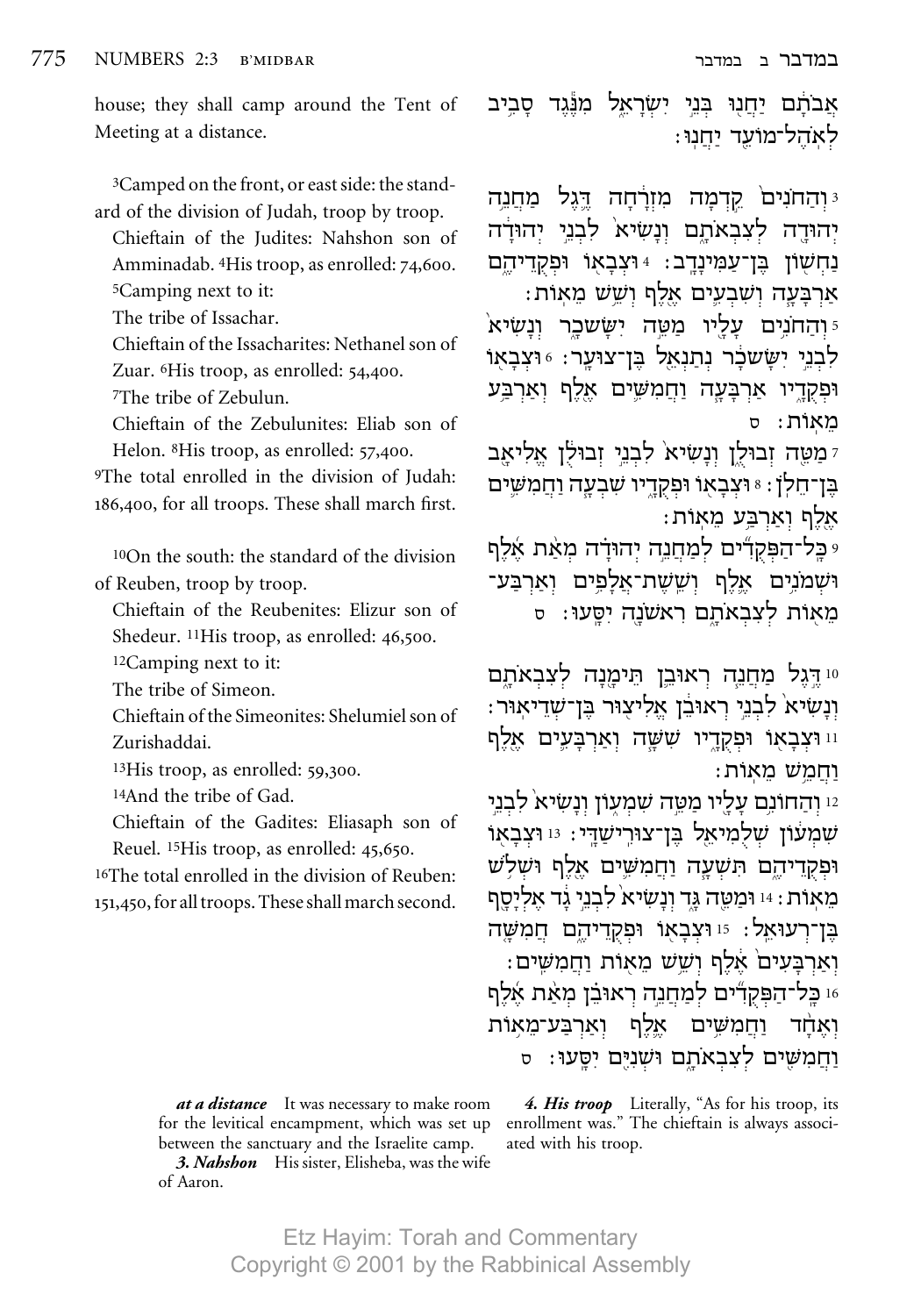<sup>17</sup>Then, midway between the divisions, the Tent of Meeting, the division of the Levites, shall move. As they camp, so they shall march, each in position, by their standards.

<sup>18</sup>On the west: the standard of the division of Ephraim, troop by troop.

Chieftain of the Ephraimites: Elishama son of Ammihud.<sup>19</sup>Histroop, as enrolled: 40,500. <sup>20</sup>Next to it:

The tribe of Manasseh.

Chieftain of the Manassites: Gamaliel son of Pedahzur. <sup>21</sup>His troop, as enrolled: 32,200. <sup>22</sup>And the tribe of Benjamin.

Chieftain of the Benjaminites: Abidan son of Gideoni. <sup>23</sup>His troop, as enrolled: 35,400.

<sup>24</sup>The total enrolled in the division of Ephraim: 108,100 for all troops. These shall march third.

<sup>25</sup>On the north: the standard of the division of Dan, troop by troop.

Chieftain of the Danites: Ahiezer son of Ammishaddai. <sup>26</sup>His troop, as enrolled: 62,700.

<sup>27</sup>Camping next to it:

The tribe of Asher.

Chieftain of the Asherites: Pagiel son of Ochran. <sup>28</sup>His troop, as enrolled: 41,500.

<sup>29</sup>And the tribe of Naphtali.

Chieftain of the Naphtalites: Ahira son of

17. *midway between* That is, in the midst of (see 10:17). The tabernacle and its levitical guards were divided into two groups during the march. The dismantled structure was transported by the Gershonites and Merarites who marched between the first and second divisions, whereas everything else was carried by the Kohathites in the very center of the column, between the second and third divisions.

the Tent of Meeting, the division of the Le-

verse is interpreted homiletically to teach that from home, in private as in public.

זו וְנַסֵע אֹהֵל־מוֹעֵד מַחֲנֵה הַלְוִיֵּם בִּתְוֹךְ הַמַּחֲנֹת כַּאֲשֶׁר יַחֲנוּ בֵּן יִפָּעוּ אֵישׁ עַל־יַדִו לִדְגְלֵיהֱם: ס

18 דגל לצבאתם ימה מחנה אפרים אַלישמע אפרים לבני ונשיא בו־ עמיהוד: 19 וּצְבַאוֹ וּפִקְדִיהֵם אַרְבַּעֵים אלף וחמש מאות:

20 ועליו מַטֱה מִנַשֵּׁה וְנַשִׂיא לִבְנֵי מִנַשֵּׂה גַמְלִיאֵל בֵּן־פִּדַהצְוּר: 21 וּצְבָאוֹ וּפִקְדֵיהֵם שנים וּשׁלשׁים אלף וּמאתים: 22 וּמטה בנימן ונשיא<sup>י</sup> לבני בנימו אבידו בו־ וּפִקְדֵיהֵם גִּדְעֹנִי: חמשה 23 וּצִבַאוֹ וּשִׁלֹשֵׁים אַלֵף וְאַרְבֵּע מֵאוֹת:

24 כל־הפקדים למחנה אפרים מאת אֵלֵף וּשִׁמִנַת־אֲלַפֵּים וּמֵאַה לִצְבְאֹתֵם וּשׁלשים יסעוּ: D

25 דֵגֵל מַחֲנֵה דֵן צַפֹּנַה לִצְבְאֹתִם ונשׂיא<sup>י</sup> לְבִנֵי דָן אֲחִיעֶזֵר בֵּן־עַמֶּישַׁדֵּי: 26 וּצְבָאוֹ וּפקדיהם שׁנים וששׁים אלף וּשֹבע מאות:

27 והחנים עליו מטה אשר ונשיא<sup>'</sup> לבני 28 וצבאו ּבֵּן־עַכִרן: פּגעיאל אשר וּפִקְדֵיהֶם אֶחֱד וְאַרִבָּעֶים אֱלֵף וַחֲמֵשׁ ונשיא לבני נפתלי 29 ומטח מאוֹת: אַחִירֵע נפתלי <sup>30</sup> וֿצבאו ּבֵּן־עַינֵן :

vites These two phrases should be understood as connected by "and."

As they camp, so shall they march The Levites are broken into two units during the march, but the Israelite troops remain intact at all times.

20. Next to it That is, camping next to it, referring to the two tribes associated with a leader.

25. Dan was made head of this division because Dan was the firstborn of Jacob's children from his concubines (see Gen.  $30:1-13$ ).

17. As they camp, so they shall march The one should be the same person at home as away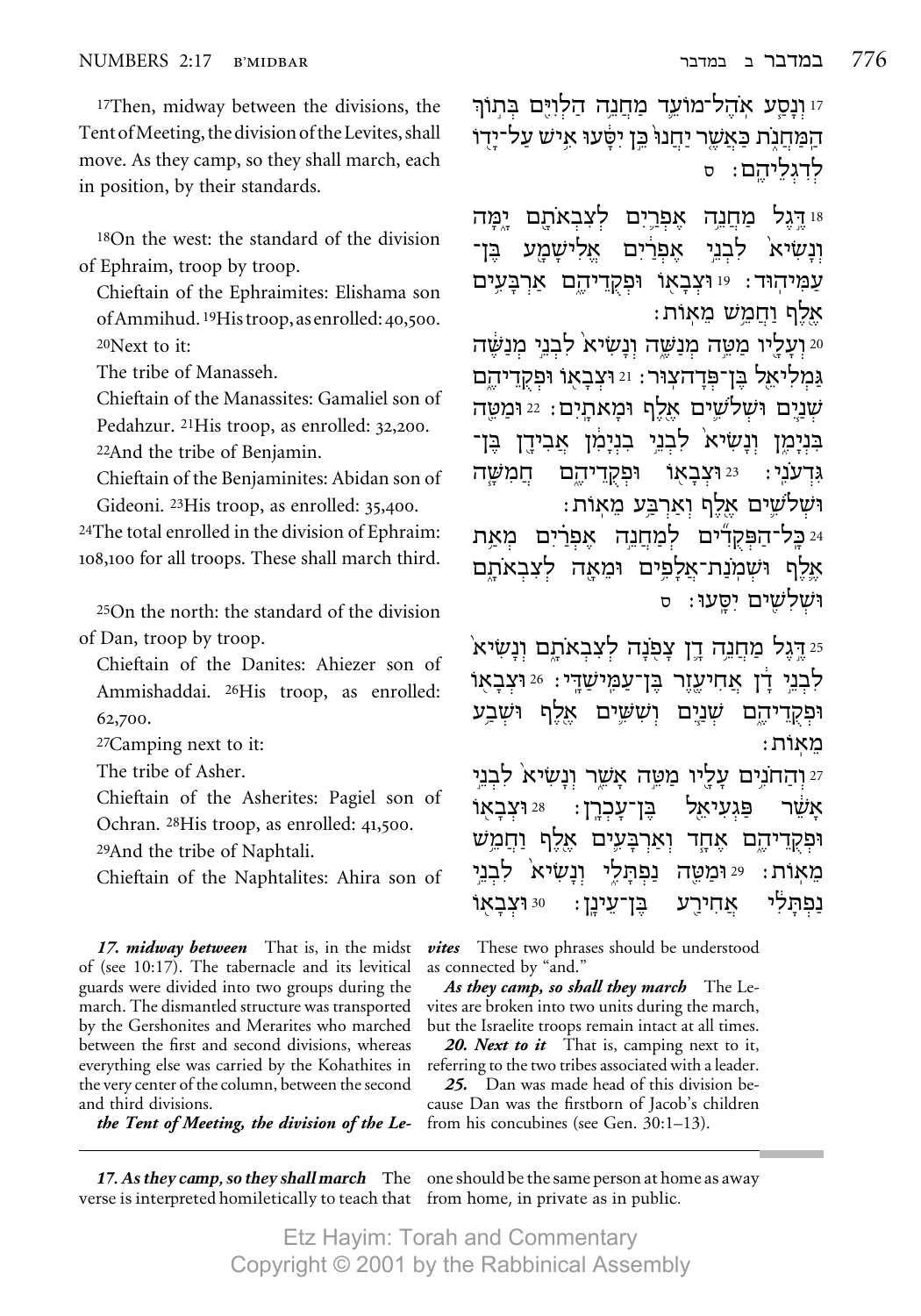Enan. 30His troop, as enrolled: 53,400. 31The total enrolled in the division of Dan: 157,600. These shall march last, by their standards.

<sup>32</sup>Those are the enrollments of the Israelites by ancestral houses. The total enrolled in the divisions, for all troops: 603,550. 33The Levites, however, were not recorded among the Israelites, as the LORD had commanded Moses.

<sup>34</sup>The Israelites did accordingly; just as the LORD had commanded Moses, so they camped by their standards, and so they marched, each with his clan according to his ancestral house.

 $\mathbf{\hat{O}}$  This is the line of Aaron and Moses at the time that the LORD spoke with Moses on Mount Sinai. <sup>2</sup>These were the names of Aaron's sons: Nadab, the first-born, and Abihu, Eleazar and Ithamar; <sup>3</sup>those were the names of Aaron's sons, the anointed priests who were ordained for priesthood. <sup>4</sup>But Nadab and Abihu died by the

THE FIRST CENSUS OF LEVITES (3:1-51)

The events in verses  $1-13$  take place at Mount Sinai, where the Levites are designated as the guards and porters of the tabernacle. Verses 14–51 relate what occurs in the wilderness of Sinai, where the Levites are counted and assigned their guard duties in transit.

#### AT MOUNT SINAI  $(vv. 1-13)$

The priestly genealogy properly precedes that of the Levites and also serves to identify Aaron's sons under whom the Levites will serve.

#### THE PRIESTS (vv. 1-4)

1. Moses, whose encampment is alongside

34. It is noteworthy that there was no struggle for rank here, no argument over who went first or who camped where. They accepted God's word without rancor or jealousy (Sorotzkin).

וּפִקְדִיהֵם שָׁלֹשָׁה וַחֲמִשֵּׁים אֲלֵף וְאַרְבֵּע מאוֹת: יּ כָּל־הַפִּקְדִיםׂ לִמַחֲנֵה דָ֫ן מִאַת אֵ֫לֶף ושבעה וחמשים אלף ושש מאות לאחרנה יסעוּ לדגליהם: פ 32 אלה פקודי בני־ישראל לבית אבתם כַּל־פִּקוּדֵי הַמַּחֲנֹת לִצְבְאֹתָם שָשׁ־מֵאוֹת אַלַף וּשְלִשֶׁת אֲלַפִּים וַחֲמֵשׁ מֵאוֹת וחמשים: 33 והלוים לא התפקדו בתור ּבְּנֵי יְשְׂרָאֱל כַּאֲשֶׁר צְוַּה יְהוַה אֲת־מֹשֶׁה: <sup>34</sup> וַיַּעֲשׂוּ בְּנֵי יְשָׂרַאֵל כְּכֹל אֲשֶׁר־צְוָּה יְהוַד אַת־מֹשֶׁה כֵּוְ־חַנִּוּ לִדְגִלֵיהֶם וְכֵוְ נַטָּעוּ אֵישׁ לְמִשְׁפִּחֹתֵיו עַל־בֵּית אֲבֹתֵיו:

רביעי  $\boldsymbol{X}$  ואלה תולדת אהרן ומשה ביום דכר יהוה את־משה בהר סיני : 2 ואלה שמות בני־אהרן הבכור | נדב ואביהוא אלעזר וְאִיתַמַר: גּאֵלֶה שָׁמוֹת בְּנֵי אהרֹן הכהנים המשחים אשר־מלא ידם לכהן: <sup>4</sup> וַיֵּמַת נַדֵב וַאֲבִיהִוּא לִפְנֵי יִהוֹדְה בֶּהַקְרִבָם וּ

that of Aaron, is counted with Aaron and not with the Levites. He is mentioned after Aaron because Aaron was the firstborn.

**Mount Sinai** As distinct from the wilderness of Sinai.

2. These were the names That is, when they were at Mount Sinai, for Nadab and Abihu died a while later (see Exod. 24:1; Lev. 10:1-2).

3. anointed The anointing of Aaron's sons as priests by the sprinkling of sanctified oil and blood is described in Exod. 29:21 and Lev. 8:30.

**ordained** Their anointing and ordination entitles them to the priesthood and to authority over the Levites.

# **CHAPTER 3**

4. Nadab and Abihu died by the will of the LORD They died, literally, "before the LORD, in God's presence" (i.e., within the sanctuary)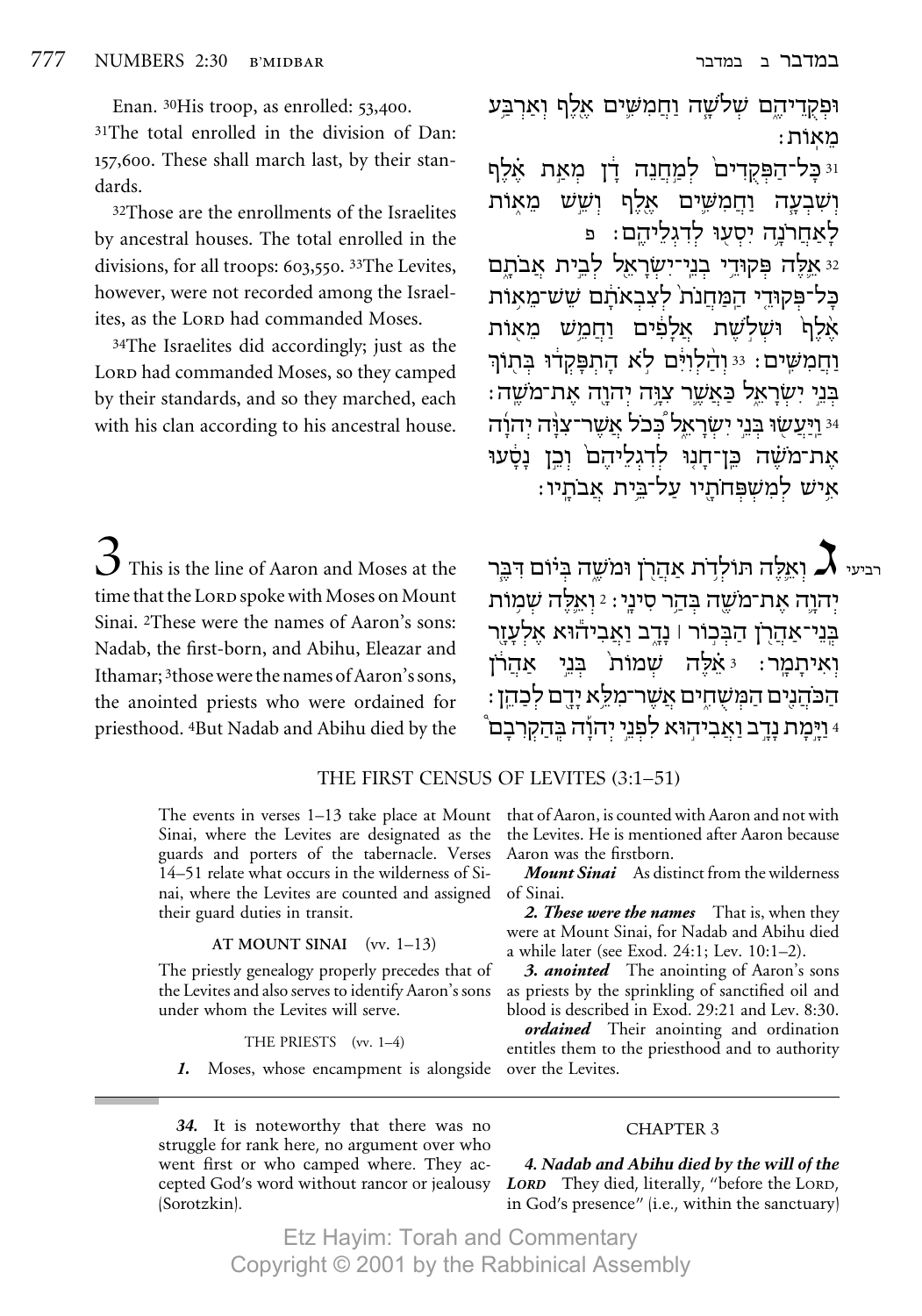will of the LORD, when they offered alien fire before the LORD in the wilderness of Sinai; and they left no sons. So it was Eleazar and Ithamar who served as priests in the lifetime of their father Aaron.

<sup>5</sup>The LORD spoke to Moses, saying: <sup>6</sup>Advance the tribe of Levi and place them in attendance upon Aaron the priest to serve him. 7They shall perform duties for him and for the whole community before the Tent of Meeting, doing the work of the Tabernacle. <sup>8</sup>They shall take charge of all the furnishings of the Tent of Meeting-a duty on behalf of the Israelites-doing the work of the Tabernacle. <sup>9</sup>You shall assign the Levites to Aaron and to his sons: they are formally assigned to him from among the Israelites. 10You shall make Aaron and his sons responsible for observing their priestly duties; and any outsider who encroaches shall be put to death.

<sup>11</sup>The Lorp spoke to Moses, saying: <sup>12</sup>I hereby take the Levites from among the Israelites in place of all the first-born, the first issue of the

#### SUBORDINATION OF THE LEVITES (vv. 5-13)

**7–8.** Guard duty was incumbent on the Levites when the camp was at rest  $(v. 7)$  and in transit (v. 8). Guard duty constituted half of their work; their labors of removal, the other half.

*duties* The term *mishmeret*, in connection with the tabernacle, means "guard duty." The levitical cordon around the tabernacle guards it from incursion by the ordinary Israelite and protects the people from suffering what would be the consequent wrath of God.

*and for the whole community* By replacing the firstborn, as commanded in verses 11-13.

before the Tent of Meeting The Levites guarded outside the sacred area, whereas the priests were stationed within.

8. The Levites guarded the "furnishings of the Tent" while transporting them during the

אָשׁ זַרָה לפְנֵי יִהוַה בִּמְדִבֵּר סִינַי וּבָנִים לא־הַיִּוּ לַהֵם וַיִּכְהֶן אֵלְעַזַר וְאֵיתַמַּ֫ר עַל־פְּנֵי אַהֲרֹן אֲבִיהֵם: פ

יַ וַיִּדְבֵּר יִהוַה אֵל־מֹשֵׁה לַאמֹר: 6 הַקְרֵב<sup>י -</sup> את־מטה לוי והעמדת אתו לפני אהרן הכהן ושרתו אתו: *ו*שמרו את־ משמרתו ואת־משמרת כל־העדה לפני אהל מועד לעבד את עבדת המשכן: ושמרו את־כל־כלי אהל מועד ואת־ מִשְׁמֵרֶת בְּנֵי יְשְׂרָאֵל לַעֲבְד אֶת־עֲבֹדֶת הַמִּשְׁכֵּן: יִּוְנַתַתַּה אֶת־הַלְוִיּּם לְאֲהָרֹן וּלִבְנֵיו נִתוּנָם נִתוּנֵם הָמַה לוֹ מֵאֵת יִשׂרַאֵל: 10 וְאֵת־אַהֲרָן וְאֶת־בָּנָיוֹ בִּנֵי תִּפְקֹד וְשָׁמְרִוּ אֶת־כִּהְנָּתָם וְהַזֶּר הַקְרֵב יוּמַת: פ

וו וידבר יהוה אל־משה לאמר: 12 ואני הִנֶּה לַקַחִתִּי אֶת־הַלְוִיָּּם מִתּוֹךְ בְּנֵי יְשְׂרָאֵל תַּחַת כַּל־בִּכֵוֹר פֵּטֶר רֵחֵם מִבְּנֵי

march but had no access to them when they were set up in camp, where they were under the sole supervision of the priests.

**on behalf of the Israelites** By replacing their firstborn (see vv.  $11-13$ ).

doing Rather, "in doing" or "in addition to doing" or "while doing." This phrase is also in verse 7 (about levitical guard duty when the camp was at rest); it may be a mistaken repetition by the copyist, a dittography.

9. assigned The root נתן implies dedication. By replacing the firstborn, the Levites are dedicated to the Lord.

10. observing their priestly duties That is, guarding their priesthood against encroachment.

12. first issue of the womb Replacement of the firstborn by the Levites indicates that the former once held some kind of sacred status. It was the firstborn of the mother who held that status,

as well as "in the lifetime of their father." This prompted the comment of the Midrash that "God grieves for the death of the young as deeply as their parents do" (Num. R. 2:24). The Torah mentions the death of these two young kohanim several times after it occurs (e.g., Lev. 16:1; Num. 26:61), as if to hint that God too was having difficulty accepting their tragic death.

12. I hereby take the Levites Just as the first fruits of the harvest belong to God, both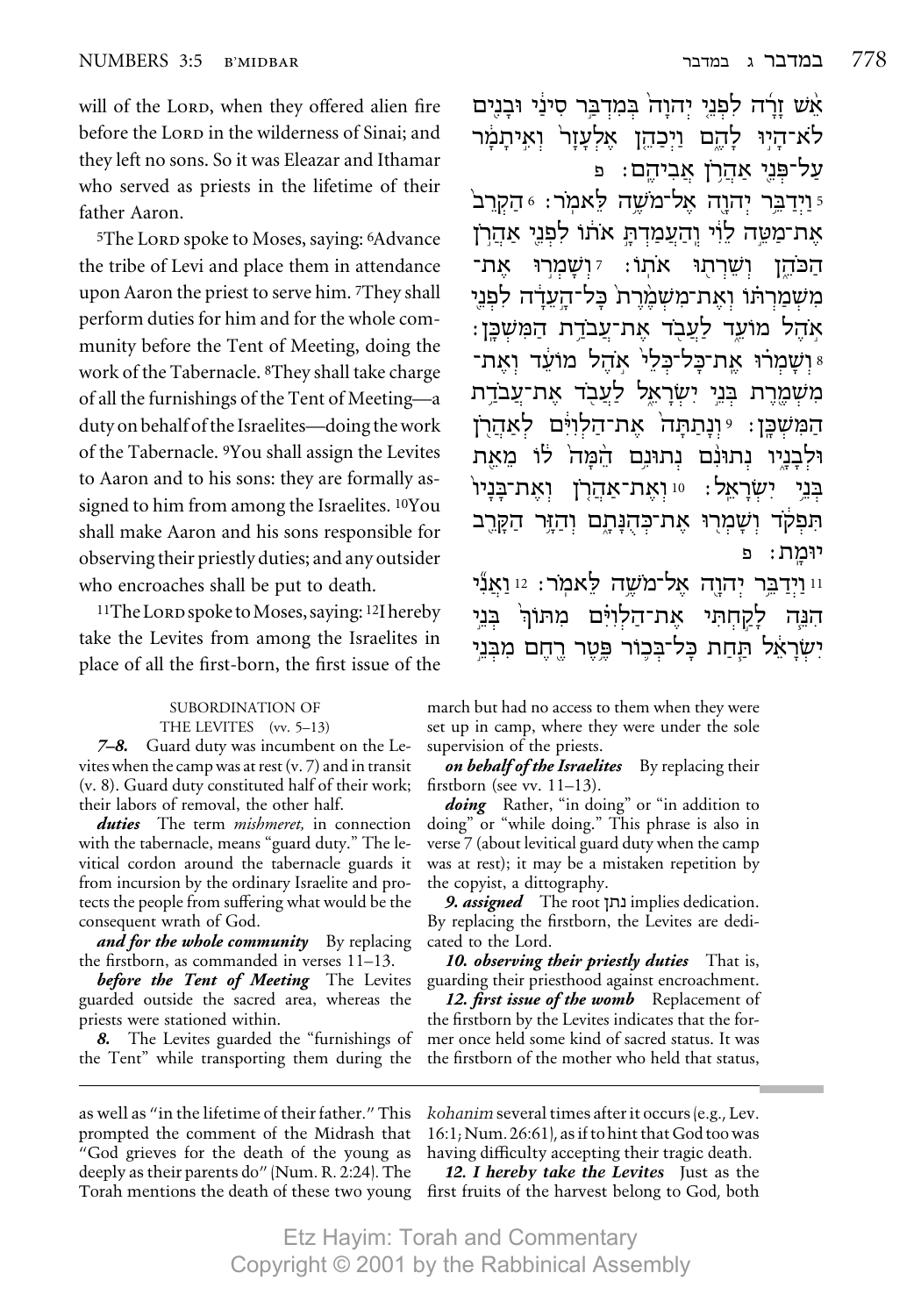womb among the Israelites: the Levites shall be Mine. 13For every first-born is Mine: at the time that I smote every first-born in the land of Egypt, I consecrated every first-born in Israel, man and beast, to Myself, to be Mine, the LORD's.

<sup>14</sup>The LORD spoke to Moses in the wilderness of Sinai, saying: 15 Record the Levites by ancestral house and by clan; record every male among them from the age of one month up. 16So Moses recorded them at the command of the LORD, as he was bidden. 17These were the sons of Levi by name: Gershon, Kohath, and Merari. 18These were the names of the sons of Gershon by clan: Libni and Shimei. <sup>19</sup>The sons of Kohath by clan: Amram and Izhar, Hebron and Uzziel. <sup>20</sup>The sons of Merari by clan: Mahli and Mushi.

These were the clans of the Levites within their ancestral houses:

<sup>21</sup>To Gershon belonged the clan of the Libnites and the clan of the Shimeites; those were the clans of the Gershonites. 22The recorded entries of all their males from the age of one month up, as recorded, came to 7,500. <sup>23</sup>The clans of the Gershonites were to camp be-

> whereas the firstborn of the father had the rights of inheritance (see Exod. 13:2).

> the Levites shall be Mine That is, to serve Me. 13. God spared Israel's firstborn and thereby acquired them (see Exod. 13:15).

> IN THE WILDERNESS OF SINAI (vv. 14-51)

These verses concern the first census of Levites and the assignment of guard duty for the tabernacle furnishings while in transit.

15. one month up The census of Levites be-

as a gesture of gratitude and as an expression of confidence that more fruit will be coming, the firstborn child "belongs to God."

15. from the age of one month For purposes of military readiness, Israelites were counted

יְשְׂרָאֵל וְהַיוּ לֵי הַלְוְיֶּם: 13 כֵּי לִי כַּל־בְּכוֹר בִּיוֹם הַכֹּחִׁי כָל־בְּכוֹר בִּאֱרֵץ מִצְרַיִם הִקְרַּשְׁתִּי לֵי כָל־בְּכוֹר בְּיִשְׂרָאֵל מֵאָדֶם עַד־בִּהֱמָה לֵי יִהְיִוּ אֲנֵי יִהוָה: ס

חמישי 14 וידבר יהוה אל־משה במדבר סיני לאמר: 15 פקד את־בני לוי לבית אבתם למשפחתם כל זכר מבו חדש ומעלה תפקדם: 16 וַיִּפְקֹד אֹתֵם מֹשֵׁה עַל־פִּי יהוה כאשר צוּה: זו ויּהיוּ־אלּה בני־ לוי בִּשְׁמֹתַם גֵּרְשׁוֹן וּקְהַת וּמִרְרֵי: 18 וְאֵלֶה למשפחתם בֵּנֵי־גֵרשׁוֹן שמות לבני וְשְׁמַעֵי: 19 וּבְנֵי קָהָת לְמִשְׁפִּחֹתָם עַמְרֵם וִיִצְהָר חֶבְרְוֹן וְעָזִּיאֵל: 20וּבְנֵי מִרַרֵי למשפחתם מחלי ומושי

אלה הם משפחת הלוי לבית אבתם: וּמשׁפּחת וּ לגרשׁוֹן משפּׂחת הלבני הַשַּׁמַעֵי אֱלֵה הֵם מִשִּׁפְּחָת הַגֵּרְשָׁנֵּי: 22 פַּקְדִיהֶם בִּמְסָפֵּר כַּל־זַכָּר מִבֵּן־חֹדְ וַמַעִלַה פִּקְדֵיהֵם שִׁבְעֲת אֲלָפִים וַחֲמֵשׁ הגּרשני 23 משפחת מאוֹת: אחרי

gins at the age of one month, the age at which redemption of the firstborn is required.

16. at the command of Rather: according to the oracle of. The two censuses of Levites in chapters 3 and 4, in contrast to the Israelite census in chapter 1, are taken by God. Moses is merely to record the totals and the work assignments.

23. camp Wherever the three levitical clans camped (south, west, and north, respectively), they presumably performed their guard duty for the tabernacle.

only from the age of 20. Spiritual training, however, must begin virtually at birth. A second census in chapter 4 will ascertain the number of adult Levites available for transporting the various parts of the tabernacle.

HALAKHAH L'MA·ASEH

<sup>3:13.</sup> For every first-born is Mine The ceremony of redeeming a firstborn son (Pidyon ha-Ben) is based on the Torah's assertion here that all firstborn belong to God (see Exod. 13:2) but should be redeemed because the Levites serve in their place. See Comment on Num. 18:15. It is through this ceremony of grateful acknowledgement that parents can claim the child for themselves.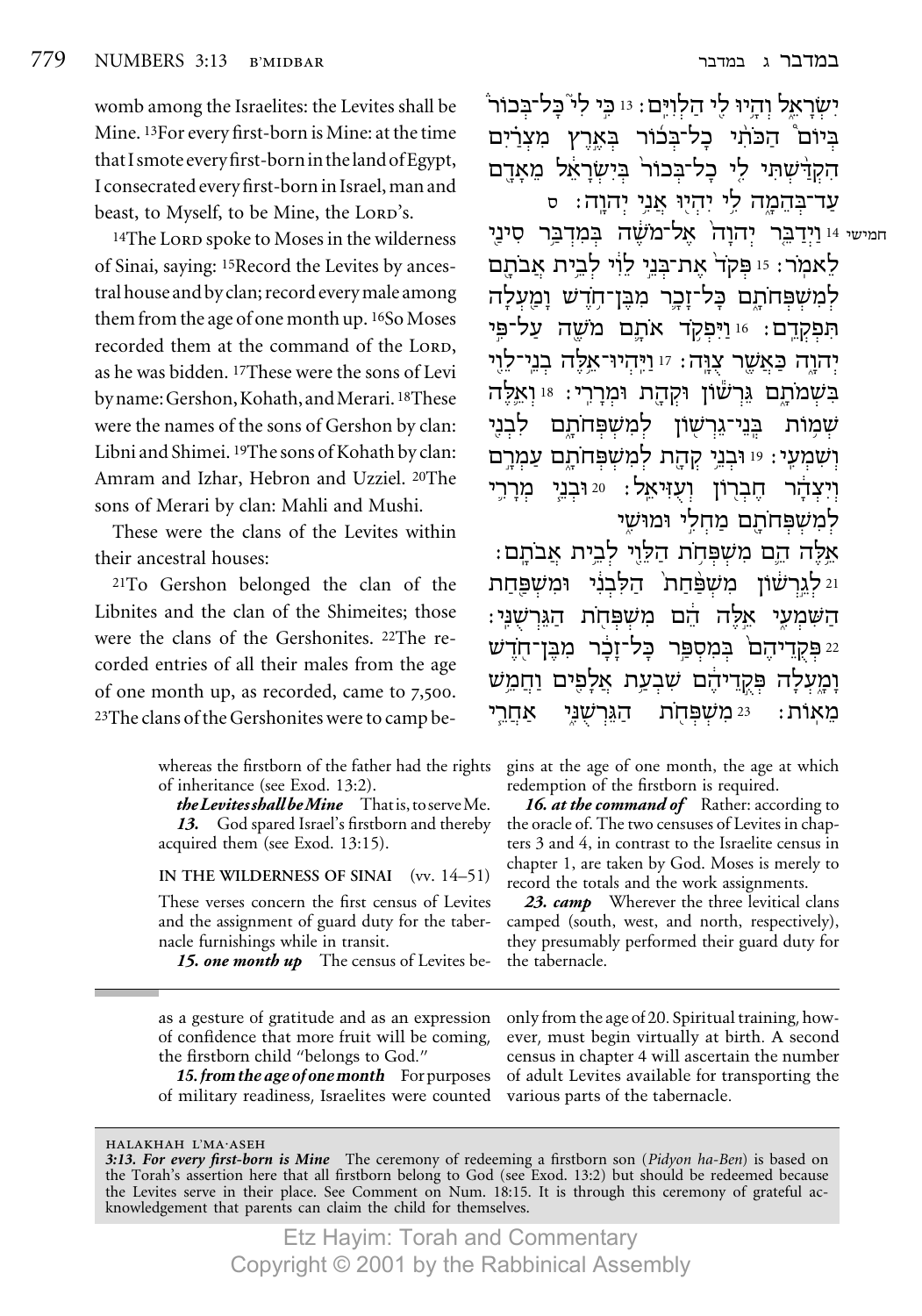hind the Tabernacle, to the west. 24The chieftain of the ancestral house of the Gershonites was Eliasaph son of Lael. <sup>25</sup>The duties of the Gershonites in the Tent of Meeting comprised: the Tabernacle, the tent, its covering, and the screen for the entrance of the Tent of Meeting; 26the hangings of the enclosure, the screen for the entrance of the enclosure which surrounds the Tabernacle, the cords thereof, and the altar—all the service connected with these.

27To Kohath belonged the clan of the Amramites, the clan of the Izharites, the clan of the Hebronites, and the clan of the Uzzielites; those were the clans of the Kohathites. 28All the listed males from the age of one month up came to 8,600, attending to the duties of the sanctuary. <sup>29</sup>The clans of the Kohathites were to camp along the south side of the Tabernacle. <sup>30</sup>The chieftain of the ancestral house of the Kohathite clans was Elizaphan son of Uzziel. <sup>31</sup>Their duties comprised: the ark, the table, the lampstand, the altars, and the sacred utensils that were used with them, and the screen—all the service connected with these. <sup>32</sup>The head chieftain of the Levites

24. ancestral house Here, the larger unit of the clans making up the Gershonites, Kohathites, and Merarites.

25. duties That is, guard duty. The tabernacle furnishings placed in the custody of the Gershonites and Merarites are clearly delineated. The former are to guard the fabrics; the latter, the planks and posts.

Tabernacle The innermost tent covering composed of 10 finely twisted linen and woolen cloths with a design of cherubim worked into them.

tent A second covering made up of 11 cloths of goat's hair.

*its covering* The outermost covering made of tanned ram skins and yellow-orange skins.

screen The entrance to the tent was of lesser sanctity than the inner curtains, because the

הַמְּשָׁבֵּן יַחֲנְוּ יַמַּה: 24 וּנִשַׂיא בֵית־אב לַגֵּרְשִׁנֵּי אֵלְיַסֵף בֵּן־לַאֲל : 25 וּמִשְׁמֵרֵת בְּנֵי־ גֵרְשׁוֹן בְּאָהֶל מוֹעֵד הַמִּשְׁכֵּן וְהָאָהֶל מִכְסֶהוּ וּמַסֶּׁךְ פֵּתַח אַהֵל מוֹעֲד: 26 וַקַלְעֵי החצר ואת־מסך פתח החצר אשר על־ המשכו ועל־המובח סביב ואת מיתריו לכל עבדתו:

27 ולקהת משפחת העמרמי ומשפחת הַיִּצְהַרִי וּמְשָׁפָּחָת הָחֱבְרֹנִי וּמִשְׁפֵּחַת הַעַזִּיאֵלֵי אֵלֶה הֵם מִשְׁפִּחֹת הַקְּהַתֵי: 28 בִּמְסְפֵּר בַּל־זַבֶּר מִבֵּן־חֹדֵשׁ וַמַעָלַה שׂמרי אַלפים ושש מאות שמנת מִשְׁמֵרֵת הַקְרֵשׁ: 29מִשְׁפִּחִת בְּנֵי־קָהַת יחנו על ירה המשכן תימנה: 30 ונשיא בית־אַב למשפחת הקהתי אליצפו בּו־ עויאל: י<sup>וּ וּ</sup>מִשְמַרְתַּם הַאַרְן וְהַשָּלְחַן והמנרה והמזבחת וכלי הקדש אשר : עֵבׂדַתוּ וכל והמסר בַּהֵם יִשַׁרְתוּ י וּנִשִׂיא<sup>י</sup> נִשִׂיאֵי הַלֵּוְי אֵלְעָזֶר בֵּן־אַהֲרִן 2 הַכֹּהֵן פִּקְרַּת שֹׁמְרֵי מִשְׁמֶרֶת הַקְרֵשׁ:

screen could be seen by anyone in the tabernacle court, whereas the inner curtains could not be seen from the outside.

27. Amramites To which the descendants of Moses would belong.

28. attending to the duties of the sanctuary It was the responsibility of the Kohathites to transport and to guard the most sacred objects, as itemized in verse 31.

29. south side Starting with the east, which is the most prestigious position (see v. 38), the position next in importance, rotating to the right (clockwise), is the south. The Kohathites merited this because it was their honored task to carry the most sacred objects. Note the proximity of Kohath to the tribe of Reuben (see 2:10), which possibly accounts for their collaboration in chapter 16.

"There is no special privilege in the palace God.

32. Although Eleazar was chief officer, he of the king" (JT Shab. 10:3); there is no room was given a great deal of physical labor  $(4:16)$ . for an "honorary" position in the service of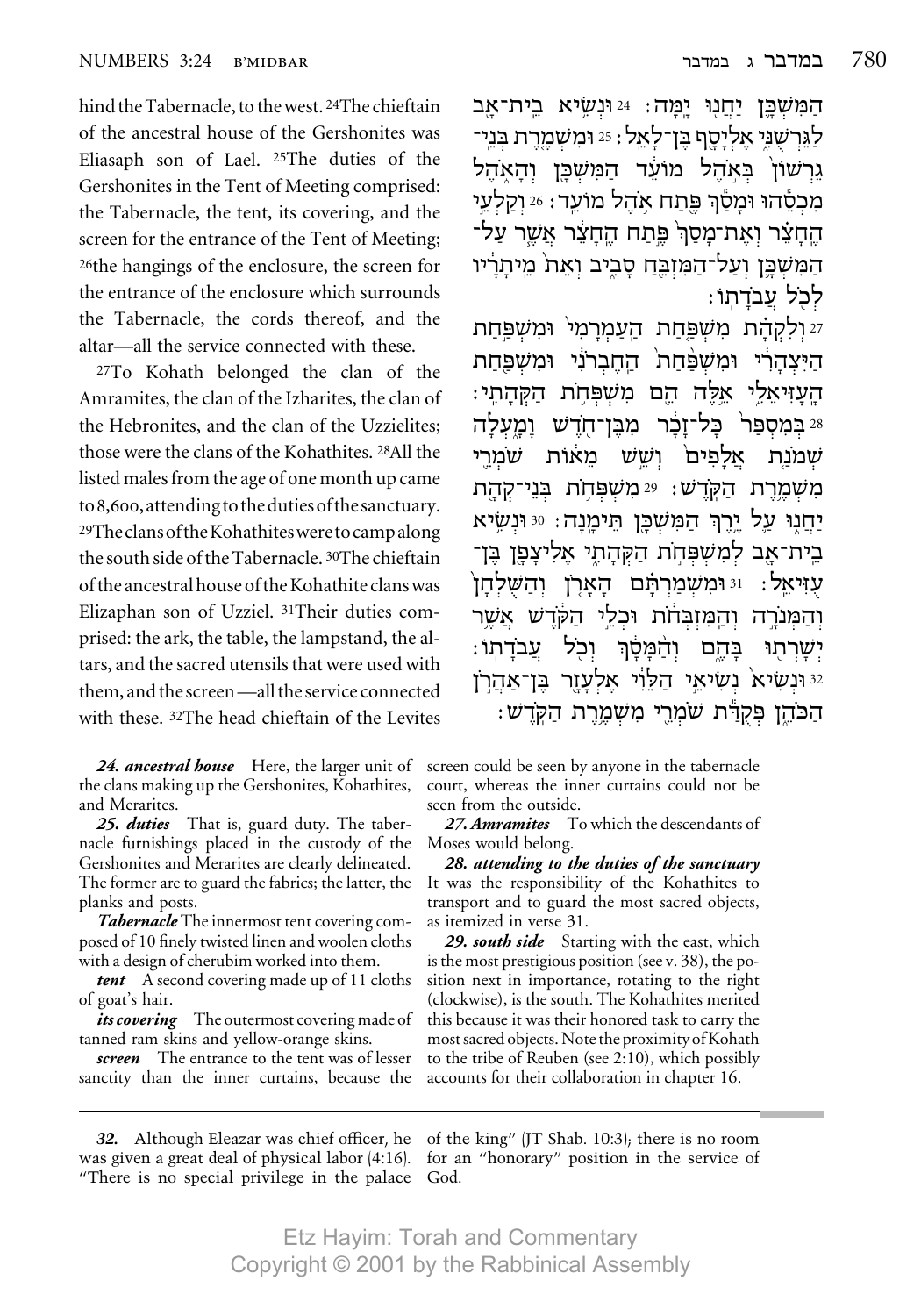was Eleazar son of Aaron the priest, in charge of those attending to the duties of the sanctuary.

33To Merari belonged the clan of the Mahlites and the clan of the Mushites; those were the clans of Merari. 34The recorded entries of all their males from the age of one month up came to 6,200. <sup>35</sup>The chieftain of the ancestral house of the clans of Merari was Zuriel son of Abihail. They were to camp along the north side of the Tabernacle. 36The assigned duties of the Merarites comprised: the planks of the Tabernacle, its bars, posts, and sockets, and all its furnishings—all the service connected with these; 37also the posts around the enclosure and their sockets, pegs, and cords.

38Those who were to camp before the Tabernacle, in front—before the Tent of Meeting, on the east—were Moses and Aaron and his sons, attending to the duties of the sanctuary, as a duty on behalf of the Israelites; and any outsider who encroached was to be put to death. 39All the Levites who were recorded, whom at the LORD's command Moses and Aaron recorded by their clans, all the males from the age of one month up, came to 22,000.

40The LORD said to Moses: Record every first-born male of the Israelite people from the age of one month up, and make a list of their names; <sup>41</sup>and take the Levites for Me, the LORD, in place of every first-born among the Israelite

> *32. attending to the duties* That is, performing the guard duty.

> 38. to camp Because the priests had no watch posts outside the sacred area, their encampment in the east was also the place of their watch. This is to be expected, for the entrance to the tabernacle was in the east, which made that zone most vulnerable to encroachment.

> *on behalf of the Israelites* By replacing their firstborn.

<sup>33</sup> למִרַרְّי מִשְׁפֵּחַת הַמֵּחִלִי וּמִשְׁפֵּחַת :ȯ¯Ó ˙ÁtLÓ Ì‰ ‰l ¦« §¨ <sup>Ÿ</sup> ‡ ÈLen‰©¦®¥¬¤¥−¦§§¬ L"Á-ÔaÓ ¯ÎÊ-Ïk ¯tÒÓa ̉Ȅ˜Ùe ¤Ÿ ¦¤− <sup>½</sup> §¦§©´¨¨¨ <sup>Æ</sup> §ª¥¤ <sup>34</sup>  $\bf i$ ַנמַעלה שֵׁשֶׁת אַלַפִּים וּמַאתַיִם : 35 וּנְשֵׂיא בית־אבׂ למשפּחת מררי צוּריאל בּז־ : אביחיל על ירך המֹשׂכּן יחנוּ צפנה <sup>Æ</sup>ÈL¯˜ ȯ¯Ó Èa ˙¯ÓLÓ ˙c˜Ùe ©§¥ <sup>¼</sup> §¥´§¨¦ » §ª©´¦§¤¤ <sup>36</sup> המשכו ובריחיו ועמדיו ואדניו וכל־כליו וכׂל עבׂדתוׄ: 37 ועמֵדי החצר סביב

: יִאַדְנֵיהֵם וִיתֵדוֹתֵם נִמֵיתְרֵיהֵם  $\check{\mathcal{C}}$ וּ וְהַחֹנֵים לִפְנֵי הַמַּשִׁכֵּן קַדְמַה לִפְנֵי אֹהֵל־מוֹעֵד | מִזוַרְחָה מֹשֵׁה | וְאַהָרֹן וּבַנַיו ֿשׂמִרִים מִשְׁמֱרֵת הַמִּקְדָּשׁ לְמִשְׁמֵרֵת בְּנֵי יִשׂרַאֵל וְהַזֵּר הַקָּרֵב יוּמֵת: 39 כַל־פִּקוּדִי .<br>הַלְוִיּם אֲשֶר בְּקַד משֶה <mark>וְאַהֲרָו</mark> צַל־פִּי À Ÿ יהוה למשפחתם כל־זכר` מבן־חדש <sup>Ò</sup> :Ûχ ÌȯNÚ ÌÈL ‰ÏÚÓÂ §¨§©¬¦§¤§¦−¨«¤ <sup>½</sup> ¨©

<sub>ّ</sub>ששי 40 נ<sup>ַ</sup>؋ٚאמֶר יִדוֹנָה אֱל־מֹשֶׁה פִקֹד בָּל־בִּכְר µַבַר לִבְנֵי יִשְׂרַאֵל מִבֵּן־חֹדֵשׁ וַמַעָלַה וְשֵׂא את מספּר שמׂתם : 11 ולקחתׄ את־הלויּם לי אֲנֵי יְהוֹה תַּחַת כַּל־בִּכֹר בִּבְנֵי יִשְׂרָאֵל

'Ô '¯ '‰ '‡ ' ÏÚ "˜ *v. 39.*

#### REPLACING THE ISRAELITE FIRSTBORN  $(vv. 40-51)$

The number of Israelite firstborn exceeds that of the Levites by 273. The latter, chosen by lot, are redeemed by the payment of 5 shekels per person to the priests. This procedure became the standard for the redemption of all Israelite firstborn.

*40. one month up* An infant younger than 30 days was not considered a viable person, presumably because of the high rate of infant mortality.

*39.* The Levites were by far the smallest of ported by the gifts and tithes of their fellow the tribes. This was fitting, because they Israelites. Their small numbers reduced the owned no large tracts of land and had to be sup-burden of support imposed on their neighbors.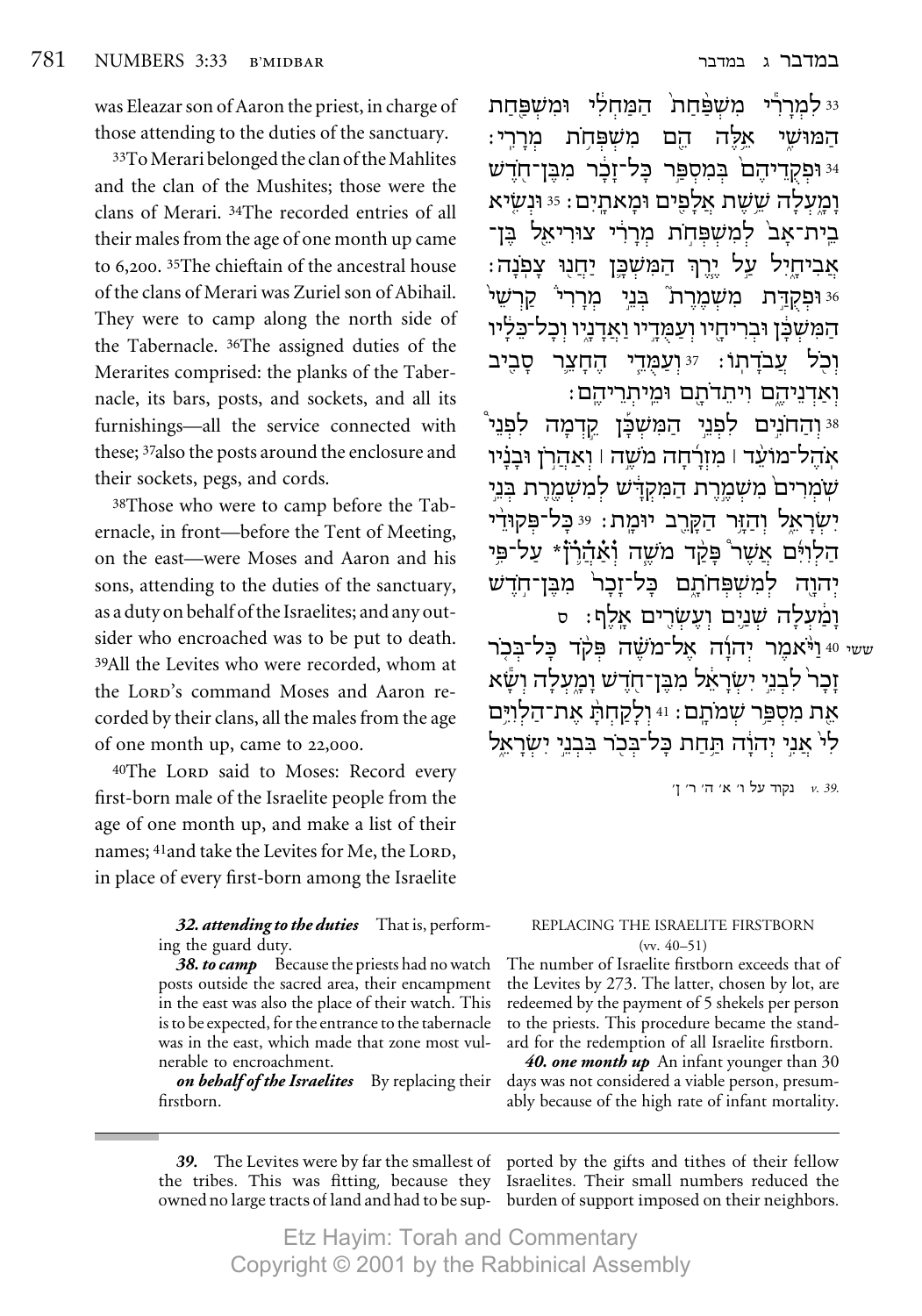people, and the cattle of the Levites in place of every first-born among the cattle of the Israelites. <sup>42</sup>So Moses recorded all the first-born among the Israelites, as the LORD had commanded him. <sup>43</sup>All the first-born males as listed by name, recorded from the age of one month up, came to 22,273.

44The LORD spoke to Moses, saying: 45Take the Levites in place of all the first-born among the Israelite people, and the cattle of the Levites in place of their cattle; and the Levites shall be Mine, the LORD's. 46And as the redemption price of the 273 Israelite first-born over and above the number of the Levites, <sup>47</sup>take five shekels per head—take this by the sanctuary weight, twenty gerahs to the shekel-48 and give the money to Aaron and his sons as the redemption price for those who are in excess. 49So Moses took the redemption money from those over and above the ones redeemed by the Levites; <sup>50</sup>he took the money from the first-born of the Israelites, 1,365 sanctuary shekels. <sup>51</sup>And Moses gave the redemption money to Aaron and his sons at the LORD's bidding, as the LORD had commanded Moses.

 $\mathbf{\mathbf{\pm}}$  The Lorp spoke to Moses and Aaron, saying:

<sup>2</sup>Take a [separate] census of the Kohathites among the Levites, by the clans of their ancestral house, <sup>3</sup>from the age of thirty years up to the

41. every first-born among the cattle of the **Israelites** The firstborn of pure animals automatically belonged to the Lord. They must be sacrificed on the altar and may not be redeemed (according to Lev. 27:26 and Num. 18:15,17). Therefore the Sages concluded that any Israelite animal that was redeemed must have been impure, ineligible for the altar (BT Bek. 4b).

ואת בהמת הלוים תחת כל־בכור בִּבְהֱמַת בְּנֵי יִשְׂרָאֱל: 42וַיִּפְקָד מֹשֶׁה כַּאֲשֶר צְוַּה יִהוָה אֹתו אֱת־כַּל־בִּכֹר בִּבְנֵי יִשְׂרָאֵל: 43 וַיְהִי כָל־בְּבוֹר זַבָר בְּמִסְפֵּר לפקדיהם שַׁמְוֹת מִבֵּן־חֹדֵשׁ וַמַעלַה שנים ועשרים אלף שלשה ושבעים וּמַאתֵיִם: פ

44 וַיִדַבֵּר יִהוָה אֵל־מֹשֵׁה לַאמֹר: 45 קח את־הלוים תחת כל־בכור בבני ישראל וְאֵת־בֶּהֱמַת הַלְוִיֵּם תַּחַת בְּהֵמְתֵּם וְהַיוּ־ לי הלוים אני יהוה: 46ואת פדויי הַשָּׁלשָׂה וְהַשָּׁבְעֵים וְהַמַּאתֵיִם הַעַדְפִים עַל־הַלְוִיָּּם מִבְּכוֹר בְּנֵי יִשְׂרָאֵל : 47 וְלַקַחְתַּ חמשת חמשת שקלים לגלגלת בשקל ּהַשַּׁקֵל תַּקַּח הקדש עֲשָׂרֵים גֵּרַה 48 ונתתה הכסף לאהרו ולבניו פדויי העדפים בהם: 49 ויקח משה את כסף הַפִּרְיוֹם מֵאֵת הַעָרִפִּים עַל פִּרוּיֵי הַלְוַיֵּם: ਾּ מֵאֵת בִּבְוֹר בִּנֵי יִשְׂרָאֵל לַקַח אֵת־הַכָּסֵף חמשה וששים ושלש מאות ואלף בשקל ּהַקְּרֵשׁ: וּיַרְיָּתֵן מֹשֶׁה אֲת־כֵּסֶף הַפְּדְיֵם\* לאהרו ולבניו על־פי יהוה כאשר צוה יהוה את־מ*שׁ*ה: פ

וידבר יהוה אל־משה ואל־אהרו לאמר: נשׂא את־ראש בני קהת מתוך בני לוי  $_2$ למשפחתם לבית אבתם: 3 מבן שלשים

י חסר ו'. $51$ 

45. their cattle That is, the cattle of the Israelite firstborn. Just as the firstborn Israelites must be redeemed, so must their cattle. The cattle of the Levites release the animals of the firstborn from their sacred status.

47. shekel See Comment to Gen. 23:9. by the sanctuary weight See Comment to Exod. 30:13.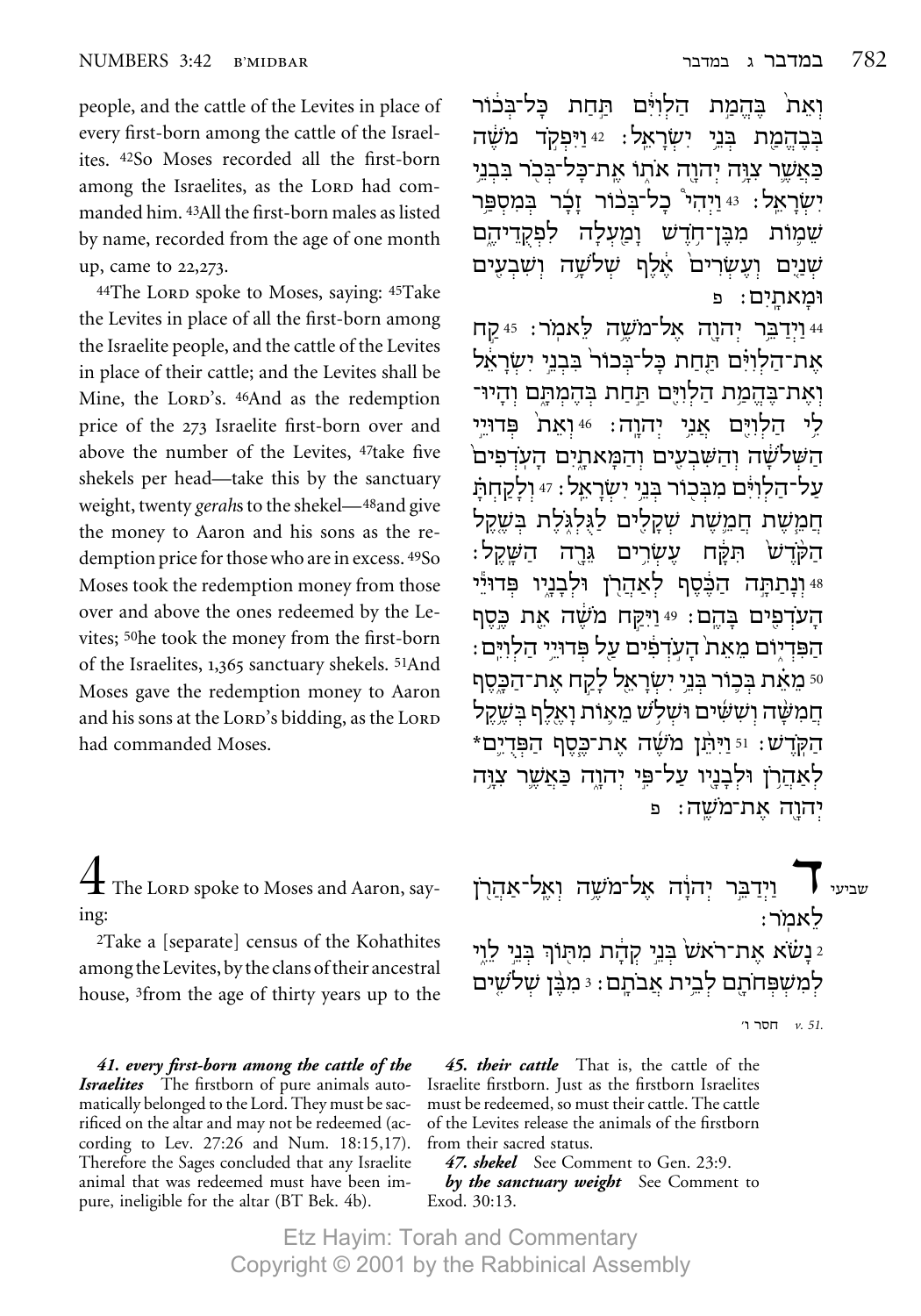age of fifty, all who are subject to service, to perform tasks for the Tent of Meeting. <sup>4</sup>This is the responsibility of the Kohathites in the Tent of Meeting: the most sacred objects.

<sup>5</sup>At the breaking of camp, Aaron and his sons shall go in and take down the screening curtain and cover the Ark of the Pact with it. <sup>6</sup>They shall lay a covering of dolphin skin over it and spread a cloth of pure blue on top; and they shall put its poles in place.

7Over the table of display they shall spread a blue cloth; they shall place upon it the bowls, the ladles, the jars, and the libation jugs; and the regular bread shall rest upon it. <sup>8</sup>They shall spread over these a crimson cloth which they shall cover with a covering of dolphin skin; and they shall put the poles in place.

שַׁנַה וַמַּעלַה וְעַד בֵּן־חֲמִשֵׁים שַׁנַה כַּל־בַּא לצבא לעשות מלאכה באהל מועד: ּ זָאת עַבֹדְת בִּנֵי־קִהָת בִּאִהֶל מוֹעֵד קְדֶש ּהַקַּדַשִׁים

יּבָׁא אַהֲרֹן וּבַנַיוֹ בִּנְסְעַ הַמַּחֲנֶה וְהוֹרְדוּ ۚ אֵת פִּרְכֵת הַמָּסֶךְ וִכְסוּ־בָדְ אֵת אַרְןֹ הָעֲדֶת: 16ְנָתְנְוּ עָלָיוּ כִּסוּי עִוֹר תַּחֹש וּפִרְשָׂוּ בֵגֵד־כִּלֵיל תִּבְלֶת מִלְמַעָלַה וְשָׂמְוּ בדיו:

ז וְעֲל וּ שָׁלְחֵן הַפָּנִים יִפְרְשׂוּ בֵּגֵד הָּבֵלֶת וְנָתְנְוּ עָלָיו אֲת־הַקִּעֲרָׂת וְאֵת־הַכּפּוֹת וְאֵת־הַמְּנַקִּיּׂת וְאֵת קִשְׂוֹת הַנָּסֵךְ וְלֵהֵם הַתַּמִיד עַלֵיו יִהְיֵה: 8 וּפַרְשִׂוּ עֵלֵיהֵם בֵּגֶד הּוֹלַעַת שַׂנִי וְכִסֶּוּ אֹתוֹ בִּמְכְסֶה עוֹר הַחֲשׁ ושמו את־בדיו:

# THE SECOND CENSUS OF LEVITES (4:1-49)

A second census of the Levites between the ages of 30 and 50 is taken to determine the size of the work force necessary to transport the sanctuary during the wilderness march.

#### REMOVAL DUTIES OF THE KOHATHITES  $(vv. 1-20)$

The Kohathites are listed first, even though Kohath is not the firstborn, because the work of the Kohathites involved greater responsibility: They transported the most sacred objects, and their work was more hazardous because they risked their lives (see vv. 15–20).

4. The specific job of the Kohathites is the porterage of the most sacred objects by shoulder. Only the priests, who were sacred, were qualified to handle the Ark and the other sacred objects. The Kohathites had no sacred status; hence their touching and even seeing the uncovered objects could be fatal. Thus Aaron and his sons had to cover the objects before the Kohathites could enter the sacred area to attend to their transport.

5. screening curtain It separated the Holy of Holies from the rest of the sanctuary.

Ark The most sacred of the objects is covered first.

6. cloth Hebrew: beged; literally, "garment." In the Hebrew Bible, "beged" usually covers only human beings, yet here all the sacred objects are initially covered by a beged. They are treated with the same respect as human beings. Indeed, they are treated like royalty-dressed in regal garb of violet or purple.

*put its poles in place* The Ark, the display table, and the altars were fitted with rings into which poles were inserted for carrying, whereas the lampstand, some utensils, and probably the laver were set into carrying frames.

7. table of display The full term is the "table" of display bread"; every Shabbat, 12 loaves of bread arranged in two rows were displayed on it before God in the sanctuary.

*regular bread* The 12 loaves of bread regularly changed every Shabbat.

#### **CHAPTER 4**

3. A Levite male, in the prime of his life, during the years from 30 to 50, would be given responsibility for the arduous tasks of main-

taining the tabernacle (and later the Temple). After age 50, his new tasks would require more wisdom and less physical strength: singing the Psalms, opening and closing the gates, and acting as mentor to younger Levites.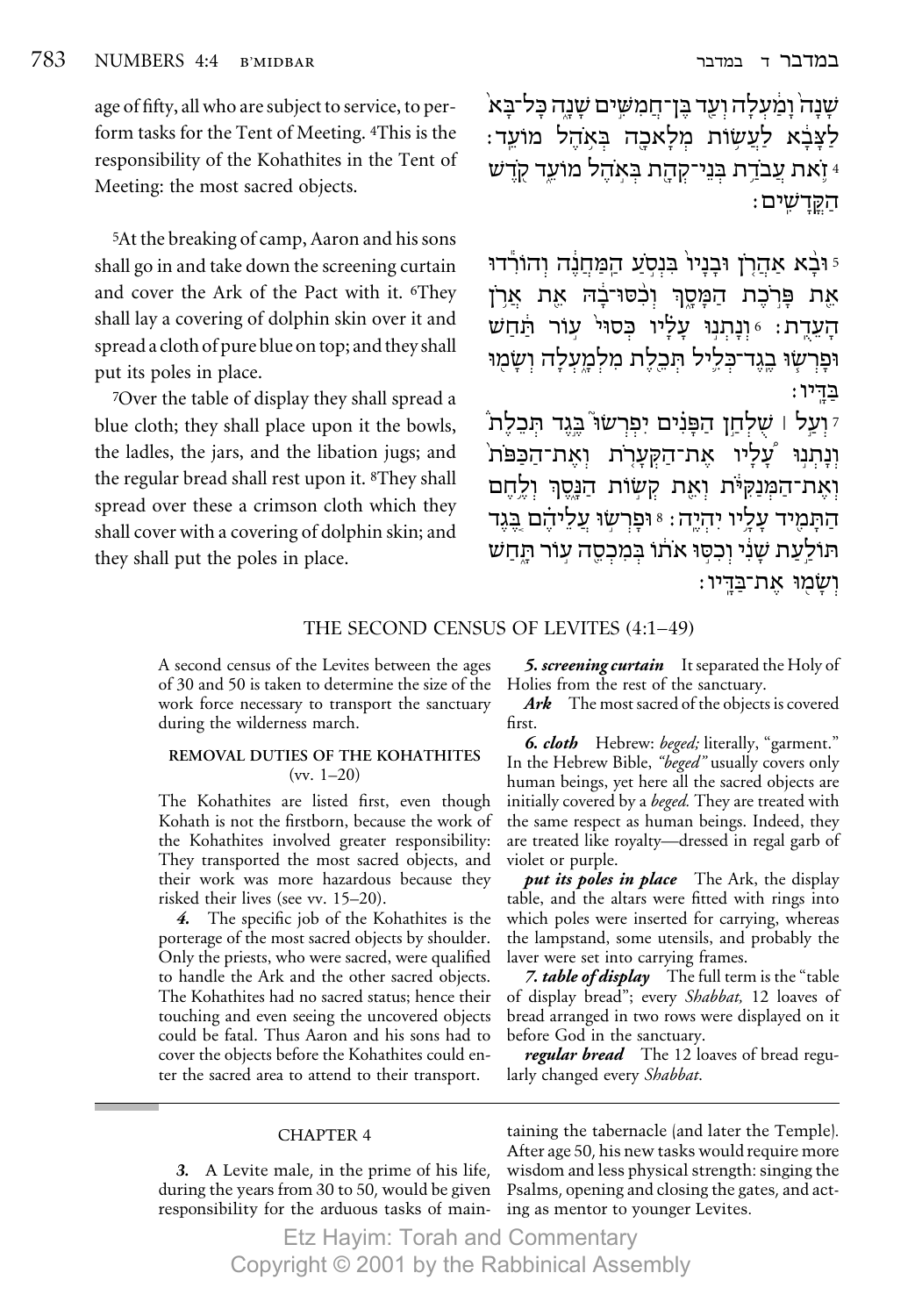9Then they shall take a blue cloth and cover the lampstand for lighting, with its lamps, its tongs, and its fire pans, as well as all the oil vessels that are used in its service. 10They shall put it and all its furnishings into a covering of dolphin skin, which they shall then place on a carrying frame.

11Next they shall spread a blue cloth over the altar of gold and cover it with a covering of dolphin skin; and they shall put its poles in place. 12They shall take all the service vessels with which the service in the sanctuary is performed, put them into a blue cloth and cover them with a covering of dolphin skin, which they shall then place on a carrying frame. 13They shall remove the ashes from the [copper] altar and spread a purple cloth over it. 14Upon it they shall place all the vessels that are used in its service: the fire pans, the flesh hooks, the scrapers, and the basins—all the vessels of the altar—and over it they shall spread a covering of dolphin skin; and they shall put its poles in place.

15When Aaron and his sons have finished covering the sacred objects and all the furnishings of the sacred objects at the breaking of camp, only then shall the Kohathites come and lift them, so that they do not come in contact with the sacred objects and die. These things in

*9. lampstand* Hebrew: *m'norah;* see Exod. 25:31–40.

*lamps* The lamps and the lampstand are separate objects.

*fire pans* For removing the ashes from the lamps.

*10. carrying frame* The *m'norah* and its utensils, which could not be suspended on poles like the Ark and table, required the construction of a special carrying frame.

*11. altar of gold* Also known as the altar of verse 5 with "Aaron and his sons shall go in." incense, it was carried on poles.

*12. service vessels* Whatever additional vessels are used inside the tent, especially with the incense altar, which is too small to hold any utensils.

*13. altar* The text turns to the bronze sac-

יּולַקחוּ | בֵּגֶד תִּבָּלֶת וִכְסוֹ אַת־מִנֹרֵת ֿדַמַּאוֹר<sup>י</sup> וְאֵת־נֵרֹתֵיהַ וְאֵת־מַלְקַחֵיהַ וְאֵת־ מַחִתּוֹתֵיהַ וְאֵת<sup>ֹ</sup> בַּל־כִּלֵי שַׁמְנַה אֲשֶר ישרתוּ־לַה בַּהֵם: 10 וְנַתְנִוּ אֹתָה וְאֵת־ בל־כּלֹיה אל־מכסה עוׄר תּחשׁ ונתנוּ : על־המוֹט

 $\,$ וּ וְעֲל | מִזְבֵּח הַזַּהֵב יִפְרְשֹוּ בֵּגד תּכֹלת וִכִסֶּוּ אֹתוֹ בִּמִכְסֶה עוֹר תַּחַשׁ וְשַׂמוּ את־בּדּיו∶ 12 ולקחו<sup>י</sup> את־כּל־כּלׂי השׁרׄת אַשֵר יִשָרְתוּ־בֶם בַּקֹּדֵשׁ וְנַתְנוּ אֵל־בֵּגֵד הכלת וכסו אותם במכסה עור תחש ונַתְנוּ עַל־הַמּוֹט: 13 וִדְשְׁנוּ אַת־הַמּוְבֵּח ֿוּפַרְשׂוּ עַלַיו בֵּגֵד אַרְגַּמֵן: 14 וְנַתְנִוּ עַלַיו אַת־כַּל־כֵּלֵּיוּ אֲשֶׁר יֵשַׁרְתָוּ עַלַיוּ בַּהֶם את־המחתת את־המולגת ואת־היעים ואת־המזרקׂׂת כל כלי המזבח ופרשו : עַלֹיו כִּסֶוּי עוֹר הַחֲשׁ וְשַׂמִוּ בַדֵּיו

נו וְכָלֵה אֲהֲרֹן־וּבְנַיו לְכָסֹת אֲת־הַקֹּדֹש " ואת־כּל־כּלי הקֹדש<sup>״</sup> בּנסע המחנה יאחרי־כו יבֹאוּ בני־קהת<sup>ֹ</sup> לשֹׁאת ולֹא־

rificial altar of the courtyard, because all the sacred objects inside the sanctuary have been covered.

*purple cloth* Actually, red-purple. In distinction to the objects of the sanctuary whose covering was made of violet or blue-purple, the outer altar was wrapped in red-purple, a mark of the decreasing degree of holiness in moving from the shrine out into the courtyard.

*15. Aaron and his sons have finished* This concludes the priestly assignment that began in

*come* That is, go in.

*contact . . . and die* The Kohathites' contact with the covered objects can be as fatal as seeing them uncovered. Their removal labor is appropriately termed "skilled labor" (v. 3).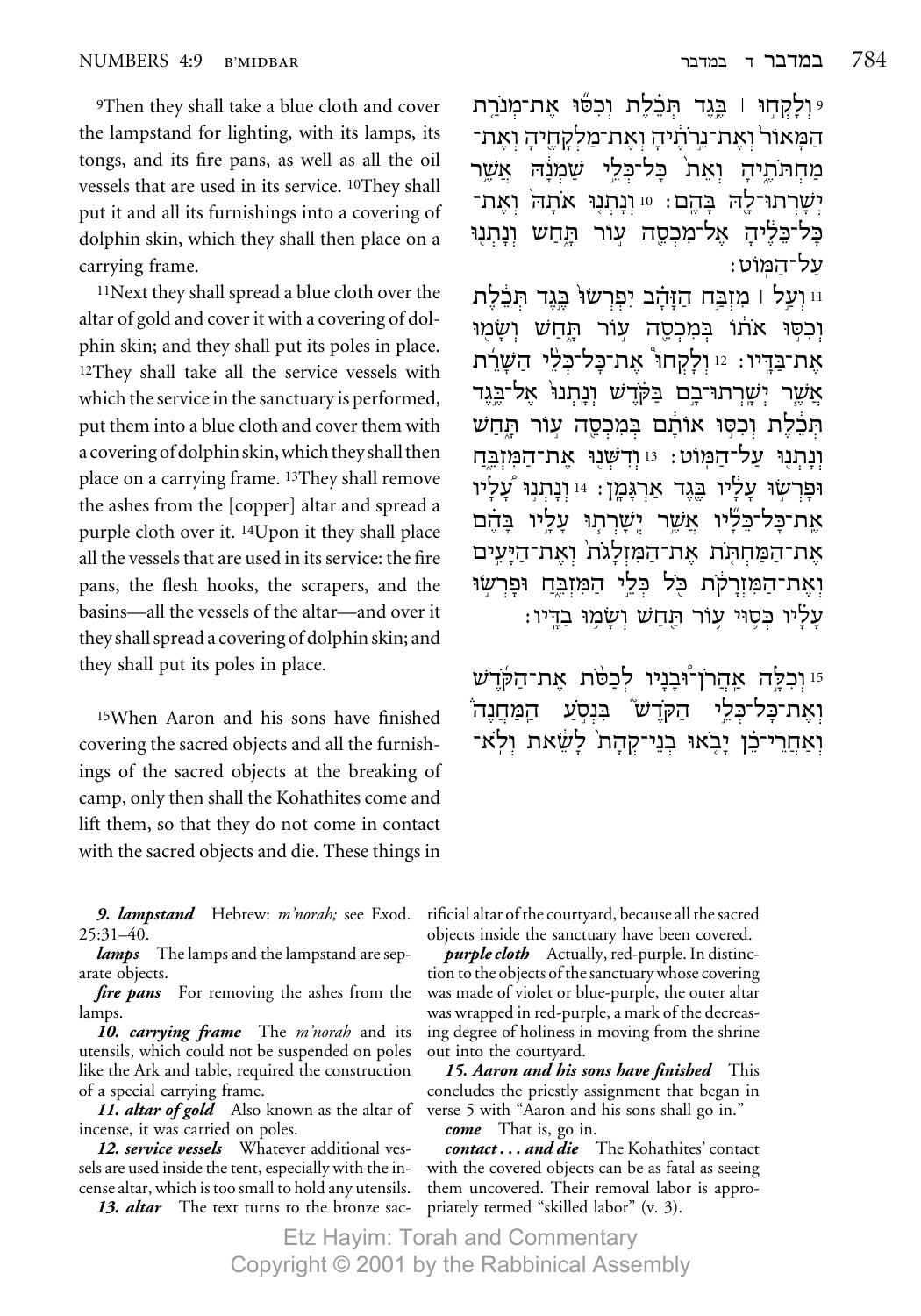the Tent of Meeting shall be the porterage of the Kohathites.

<sup>16</sup>Responsibility shall rest with Eleazar son of Aaron the priest for the lighting oil, the aromatic incense, the regular grain offering, and the anointing oil—responsibility for the whole Tabernacle and for everything consecrated that is in it or in its vessels.

<sup>17</sup>The LORD spoke to Moses and Aaron, saying: <sup>18</sup>Do not let the group of Kohathite clans be cut off from the Levites. 19Do this with them, that they may live and not die when they approach the most sacred objects: let Aaron and his sons go in and assign each of them to his duties and to his porterage. 20But let not [the Kohathites] go inside and witness the dismantling of the sanctuary, lest they die.

> **porterage** The dismantling and reassembling of the sacred objects is performed by the priests; the Kohathites are responsible only as porters.

> 16. Eleazar the priest, who personally is in charge of the sacred ingredients used with the objects carried by the Kohathites, must scrupulously supervise their porterage by reliable Kohathites. In addition, he supervises the Gershonite and Merarite clans, as well as his own clan, and is the chief of the Levites' labor battalions.

> regular grain offering This probably refers to the private daily offering of the anointed priest.

> **18. cut off** The penalty of being "cut off" (karet) is inflicted only by God. Because the Kohathites face divine wrath for any mishap with the sacred objects, this term is quite appropriate here.

יִגְּעָוּ אֵל־הַקְרֵשׁ וַמֵתוּ א<u>ֵלָ</u>ה מַשַׂא בני־ קְהָת בְּאֹהֶל מוֹעֵד:

י וּפִקְדַּת אֵלְעָזֶר וּ בֶּן־אַהַרְן הַכּוֹ<u>יָן</u> שֶׁמֶן וּ הַמַּאוֹר וּקִטְרֶת הַסַּמִּים וּמִנְחֲת הַתַּמִיד וְשֶׁמֶן הַמִּשְׁחַה פִּקְרָּת כַּל־הַמִּשְׁכֵּן וְכָל־ אֲשֶׁר־בוֹ בִּקְדָשׁ וּבְבֶלֵיו: ס

מפטיר <sup>17</sup> [יִדַבֵּר יִהוַֹה אֵל־מֹשֵׁה וְאֵל־אהרֹן לַאמר: 18 אַל־תַּבְרִיתוּ אַת־שֶׁבֵט מִשִׁפְּחֹת הקהתי מתוֹךְ הלוים: 19 וזֹאת | עשׂוּ לַהֵם וְחַיוּ וְלָא יַמְתוּ בְּגִשְׁתֵּם אֲת־קָדֶש הַקֵּדַשִׁים אַהֲרֹן וּבְנַיוֹ יַבֹּאוּ וִשָׂמוּ אוֹתַם ּעַל־עֲבֹדַתוֹ וְאֵל־מַשָּׂאוֹ: אַיש איש 20 ולא־יַבְאוּ לְרְאֵוֹת כִּבְלֵּע אֲת־הַקְרֵשׁ Þ וַמֵתוּ:

from the Levites Only the Kohathites, who carry the sacred objects, are in mortal danger, not the Gershonites or Merarites.

19. approach Literally, "have access, handle," implying direct contact. Except for the Ark, there is no prohibition against approaching the sacred objects, only against encroaching on them.

to his duties and to his porterage Better: "to his porterage work." The Kohathites have no duties in the sanctuary removal except the transport of sacred objects.

20. inside Into the tent.

witness the dismantling of the sanctuary Literally, "look at the sacred objects even for a moment." Even the chance viewing of exposed objects inside the sanctuary could prove fatal.

20. There were special restrictions on the Levites who would handle the most sacred articles. Abravanel understood this verse to express concern lest the clans of Kohath become so fascinated by staring at the sacred objects that they would fall into a mystic trance, unable to do their work. Hirsch offers an opposite view; for him, the Torah's concern is that the Kohathites might become too accustomed to the routine of seeing the sacred objects packed and unpacked: "lest they die" spiritually, losing their capacity to see the tabernacle as holy.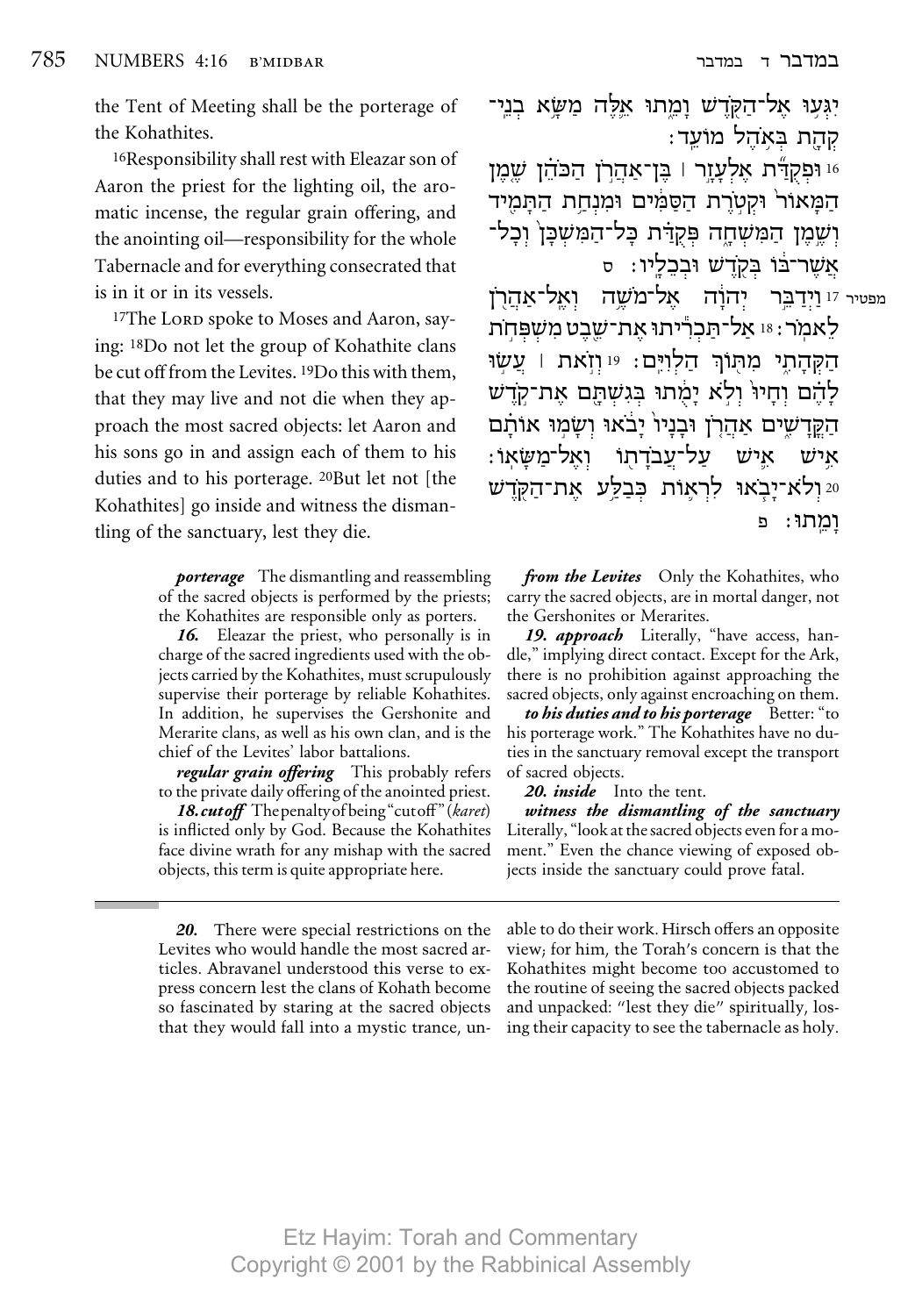# הפטרת במדבר HAFTARAH FOR B'MIDBAR

# HOSEA 2:1–22

Hosea (8th century B.C.E.) was the first prophet to portray the covenantal bond between God and the people Israel in terms of a marriage. In chapter 1, before the opening of this *haftarah,* Hosea is bidden to marry a "wife of whoredom" who will bear "children of whoredom" with her many lovers. These acts symbolize the apostasy of the people Israel, turning away from God and pursuing other gods.

God now calls on Hosea and his fellow northern Israelites to rebuke their "mother" (the embodiment of the nation) who has gone astray after false lovers (i.e., gods), producing children conceived shamelessly through acts of promiscuity (i.e., apostasy).

Apostasy will not go unpunished, yet hope for the people Israel's future is proclaimed from the outset, a sign that divine mercy transcends judgment for sin. The covenant, perverted by national sin, will be renewed for the straying people.

The prophet marks these shifts of attitude with symbolic changes of names. The shifts of status are underscored by the negative particle *lo* (not) and by its absence. Thus the rejected people called "Not-My-People" (*lo ammi,* 2:1, also 1:9) and "Not-accepted" (*lo ruḥamah,* 1:6) will in the end<br>be called "My People" (*ammi*). Removal of *lo* is the symbolic removal of distance between the nation and its God. Renewal of the covenant does not depend on Israel's repentance or initiative. It is a transformation initiated and guided by God; through His commitment to justice, mercy, and faithfulness, the nation will be devoted to the Lord (2:21–22). God's moral attributes stand at the center of the covenant.

Hosea's perception of the covenant, grounded in the sanctity of love and marriage, led to the Sages' understanding the Song of Songs as a dialogue of spiritual love between God and Israel. The Midrash underscored this theme and gave permanent status to Hosea's bold motif.

Covenant renewal is the climax of the *haftarah,* culminating the divine longing for reconciliation through entreaty and patient love. Through the divine attributes of justice, righteousness, and mercy—which make up the essence of the Covenant and covenantal living—Israel is promised knowledge of the Lord, overcoming the forgetfulness and unknowing that has characterized its recent behavior (2:10,15). Hosea implores the nation to transcend the seductions of nature and recognize God as the one and only source of life (2:10). Speaking for God, Hosea regards this new religious consciousness as an essential transformation, the prerequisite for any covenant renewed in faithfulness and truth.

# RELATION OF THE *HAFTARAH* TO THE *PARASHAH*

The *parashah* inaugurates the period of wandering in the wilderness with a census of the Israelite nation. Their wandering with the Ark of the Covenant, following their apostasy with the Golden Calf, could be perceived as a time of purification and regeneration before entry into the Promised Land (see Maimonides, *Guide* III:24).

The wilderness serves a similar function in the *haftarah.* Hosea details how the seductions of idolatry once again perverted Israel's worship, corrupting their religious consciousness. Transformation will come about only through God's coaxing and tender speech to the people in the "wilderness," a symbolic image for the destroyed land (Ibn Ezra). This healing will inaugurate a period in which the rejected nation is restored in its homeland, regenerated beyond all measure or counting (Hos. 2:1). It will be a time of unification of the entire nation under one "head" (*rosh,* 2:2), a glorious transformation of the ancient past when each tribe was accounted for by its own head man (*rosh*) in the wilderness (Num. 1:4).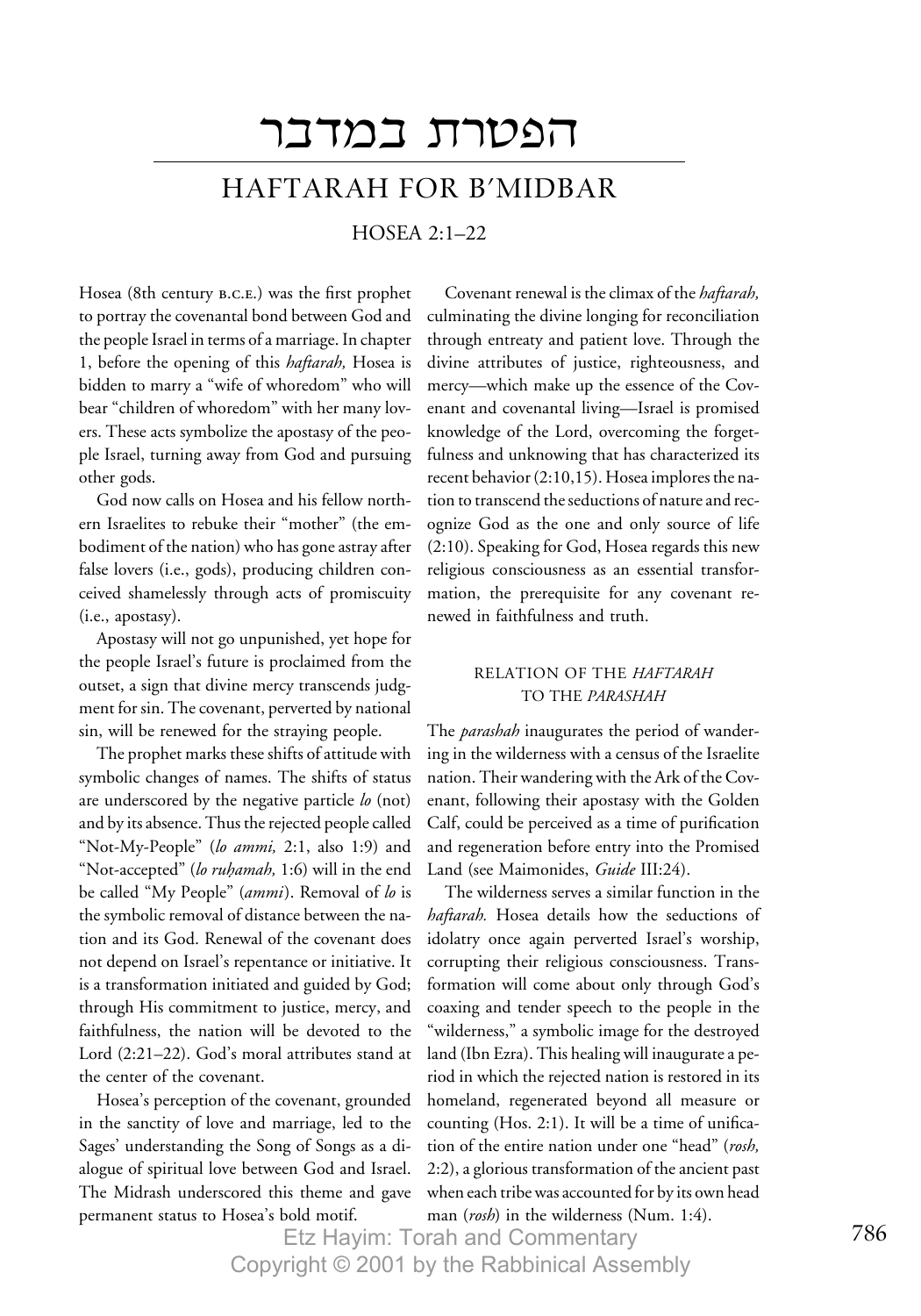The wilderness is also a symbolic realm marking a spiritual journey of birth and rebirth. Later generations, reading Hosea 2:1-22 in association with the *parashah*, readily imagined the original

wandering as a prototype for all generations conscious of their religious failures and of their need for covenantal renewal.

 $\sum$  The number of the people of Israel shall be like that of the sands of the sea, which cannot be measured or counted; and instead of being told, "You are Not-My-People," they shall be called Children-of-the-Living-God. 2The people of Judah and the people of Israel shall assemble together and appoint one head over them; and they shall rise from the ground—for marvelous shall be the day of Jezreel!

<sup>3</sup>Oh, call your brothers "My People," And your sisters "Lovingly Accepted!"

4Rebuke your mother, rebuke her-For she is not My wife And I am not her husband-And let her put away her harlotry from her face And her adultery from between her breasts. <sup>5</sup>Else will I strip her naked And leave her as on the day she was born: And I will make her like a wilderness, Render her like desert land, And let her die of thirst. <sup>6</sup>I will also disown her children;

For they are now a harlot's brood,

**Hosea 2:1. like... the sands of the sea** This image recalls God's promise of numerous descendants to Abraham (Gen. 15:5). The sharp contrast of this promise with the verse preceding the *haftarah* ("you are not My people, and I will not be your [God]") anticipates divine mercy and restoration.

2. rise from the ground The image seems to point to rejuvenation of the national condition, particularly through a rise in population (see Exod. 1:10).

ן וֹהַיַה מִסְפֵּר בִּנֵי־יִשְׂרָאֵל בְּחָוֹל הַיָּּם [ אשר לא־ימד ולא יַסַפֵר וָהַיַה בִּמְקוֹם אשר־יאמר להם לא־עמי אתם יאמר לָהֵם בְּנֵי אֵל־חָי: 2וְנִקְבָּצוּ בְּנֵי־יִהוּדֵה וּבְנֵי־יְשַׂרָאֵל יַחְדִּוּ וְשָׂמוּ לַהֱם רֹאשׁ אַחֲד וְעָלְוּ מִן־הָאָרֶץ כֵּי גַדְוֹל יִוֹם יִזְרְעֵאל: י אמרו לאחיכם עמי ולאחותיכם רחמה:

> 4 ריבוּ באמכם ריבוּ כּי־היא לא אשתי ואנכי לא אישה ותסר זנוּנׁיה מפּנֹיה וִנְאֵפוּפֵיהַ מִבֵּין שָׁדֵיהַ: ֿ פֵּן־אַפִ*ּשִׁיטֵנָּה* עֲרִמַּ*ה* והצגתיה כיום הולדה ושמתיה כמדבר וְשַׁתְּהַ כְּאֲרֶץ צְיַּה וַהֲמִתְּיהַ בַּצַּמַא: ן אַת־בַּנֵיהַ לֹא אֲרַחֵם כֵּי־בִנֵי זִנוּנֵים הֵמָּה:

4. Rebuke your mother God urges the Israelites (i.e., the children) to rebuke their mother Israel for her spiritual harlotry (Radak).

she is not My wife / And I am not her husband Hosea uses legal and covenantal formulas to dramatize the divine-human relationship. Here, the wife's guilt is emphasized by this divorce formula. Likewise, in Hos. 1:9, a repudiation formula ("I will not be your [God]") reverses the opening of the Decalogue ("I the LORD am your God," Exod. 20:2) and positive covenantal asser-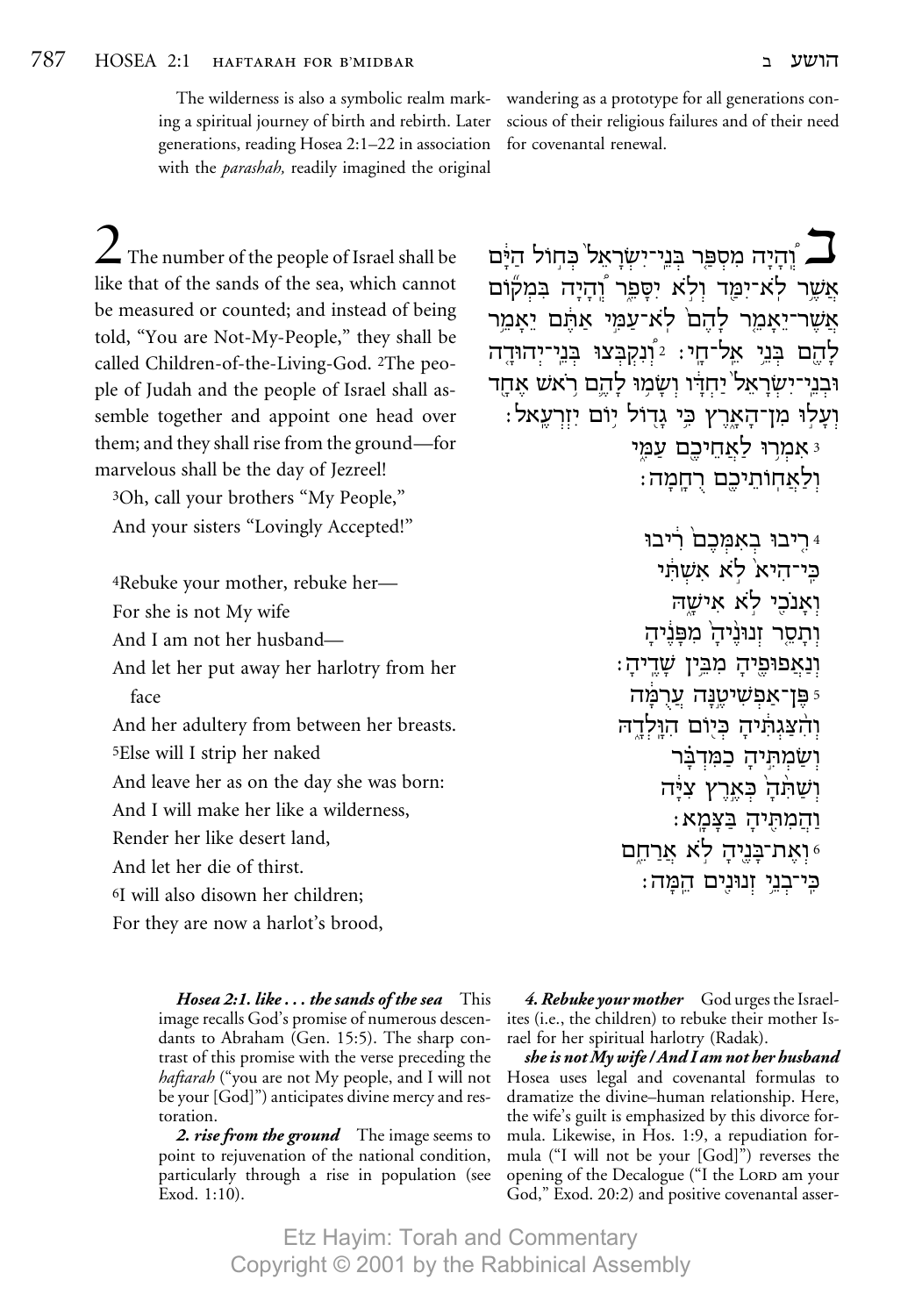7In that their mother has played the harlot, She that conceived them has acted shame $lessly$ Because she thought, "I will go after my lovers, Who supply my bread and my water, My wool and my linen, My oil and my drink."

<sup>8</sup>Assuredly,

I will hedge up her roads with thorns And raise walls against her, And she shall not find her paths. 9Pursue her lovers as she will, She shall not overtake them: And seek them as she may, She shall never find them. Then she will say, "I will go and return To my first husband, For then I fared better than now." 10And she did not consider this: It was I who bestowed on her The new grain and wine and oil; I who lavished silver on her And gold—which they used for Baal. <sup>11</sup>Assuredly, I will take back My new grain in its time And My new wine in its season, And I will snatch away My wool and My linen That serve to cover her nakedness.

ז כֵּי זֵנְתַה<sup>ֹ</sup> אִמַּם הֹבֶישָׁה הְוֹרָתָם כי אמרה אלכה אחרי מאהבי נתני לחמי ומימי צמרי ופשתי : שמני ושקויי 8 לכז הִנְנִי־שָׂךְ אֶת־דַּרְכֵּךְ בַּסִּירֶים וְגֵדַרְתִּי אֲת־גְּדֶרָה וּנְתִיבוֹתֵיהַ לֹא תִמְצָא: י ורדפה את־מאהביה ולא־תַשִׂיג אתם וּבִקְשַׁתַם ולא תמצא ואמרה אֵלְכָה וְאַשׁוּבַה אל־אישי הראשׂון כֵּי טְוֹב לֵי אֵז מֵעֲתָּה: 10 והיא<sup>י</sup> לא ידעה כֵּי אֲנֹכִי נַתֲתִּי לַה הַדְּגַן וְהַתְּיְרוֹשׁ וְהַיִּצְהָר וכסף הרביתי לה וְזָהָב עָשְׂוּ לַבֲעַל: 11 לכן אַשׁוּב וְלַקַחְתֵּי דְגַנִי בִּעָתּוֹ ותירושי במועדו וְהִצַלְתִּי צַמְרֵי וּפֹשׁתִּי לכסות את־ערותה:

tions ("I will take you to be My people, and I will be your God," Exod. 6:7; cf. Lev. 26:45, Deut.  $26:17-18$ .

7. The mother's own thoughts (or words) are cited as self-incriminating evidence and proof of infidelity.

**9. seek them... never find them**  $\;$  Hosea uses the verbs "seek" and "find" to stress the failure

of pursuing false gods. Elsewhere this pattern is used in positive terms, emphasizing God's readiness to respond to Israelite repentance or supplication (see Deut. 4:29: "you will find Him, if only you seek Him with all your heart").

10. gold—which they used for Baal Israel misuses the bounty of God for idolatrous rites. 11-12. The punishment of stripping and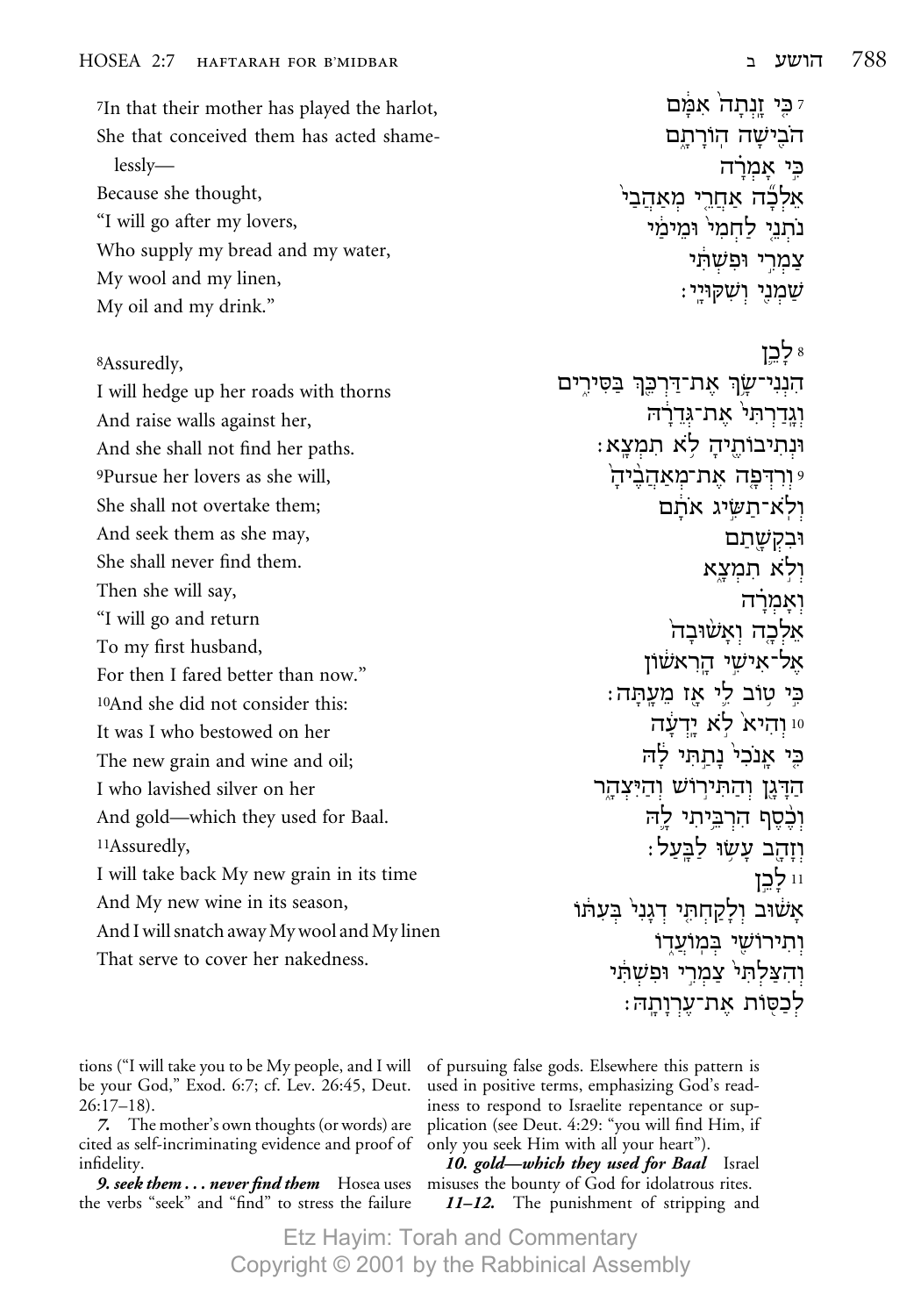12Now will I uncover her shame In the very sight of her lovers, And none shall save her from Me. 13And I will end all her rejoicing: Her festivals, new moons, and sabbaths— All her festive seasons. 14I will lay waste her vines and her fig trees, Which she thinks are a fee She received from her lovers; I will turn them into brushwood, And beasts of the field shall devour them. 15Thus will I punish her For the days of the Baalim, On which she brought them offerings; When, decked with earrings and jewels, She would go after her lovers,

Forgetting Me

-declares the LORD.

16Assuredly,

I will speak coaxingly to her

And lead her through the wilderness

And speak to her tenderly.

17I will give her her vineyards from there,

And the Valley of Achor as a plowland of

hope.

There she shall respond as in the days of her youth,

When she came up from the land of Egypt.

shaming is a featured motif elsewhere as well (Ezek. 16:36–39). These elements may have been part of common law or practice in ancient Israel.

*14. fee* Hebrew: *etnah,* a harlot's fee, like the *etnan* paid to a harlot in Hos. 9:1 and Deut. 23:19. The word puns on the payment itself (*t'enatah,* "her fig trees"). It also alludes to sexual passion (*ta•anatah,* Jer. 2:24).

*15. days of the Baalim* The plural "Baalim," here and in verse 19, presumably is used to correspond to the many "lovers" (see 2:7,9,12,14). Baal was the Canaanite god of the storm and of vegetation.

desert"; a metaphor for the exile (Rashi, Radak, of the Promised Land (Josh. 7:24–26; Radak).

 $i$ וּ וְעַתֶּה אֲגַלֶּה אֶת־נַבִלְתָהּ לְעֵינֵי מִאֲהָבֵיהַ : וְאִישׁ לְא־יצילנה מיּדי ו והשבתי כל־משושה  $^{\rm i}$ תגה חדשה ושבתה :וכל מוֹעדה י והשמֹתי גפנה ותאנתה  $\,$ אֲשֵר אַמְרָה אֵתְנַה המה<sup>ֹ</sup> לי אשׁר נתנוּ־לי מאהבי וִשַׂמִתֵּים לִ<sup>וּ</sup>ער :‰"O‰ ˙iÁ Ì˙Ï·Â©£¨¨−©©©¬©¨¤« יו וּפָקַדִתֵּי עַליה את־ימי הבעלים<sup>`</sup> אשר תקטיר להם ותּעד נזמה ׁוחליתׄה ותּלֵךְ אַחֲרֵי מִאַהֲבֵיהָ ואתי שכחה נְאָם־יִהוַה: פ 16 **לכו** הנה אנכי<sup>י</sup> מפתיה והל⊂תיה המדבר :וִדִּבַּרִהְּי עַל־לְבֵּה ו ונתחי לה את־כּרמיה משם ואת־עמק עכור לפתח תק<u>ו</u>ה וְעֲנְתַה שַׁמַּה ׁבִּימֵי נִעוּרֵיהַ וכיום עלתה מארץ־מצרים∶ ס

Eliezer of Beaugency) or for the devastated homeland (Ibn Ezra) where God will comfort the nation and begin the process of renewal. Alternatively, it is a figure for God's revelation (cf. Hos. 13:5) and the place where Israel demonstrated its faithfulness to God (Jer. 2:2).

*17. her vineyards* Restored vineyards are a counterpoint to the destruction of vines in verse 14 (Ibn Ezra, Radak). Similarly, the covenant with the beasts of the field (v. 20) constitutes a counterpoint to their former destructive rapacity (v. 14).

16. through the wilderness Or, "into the of Achan's sin at the beginning of the conquest *Valley of Achor* This may refer to the scene